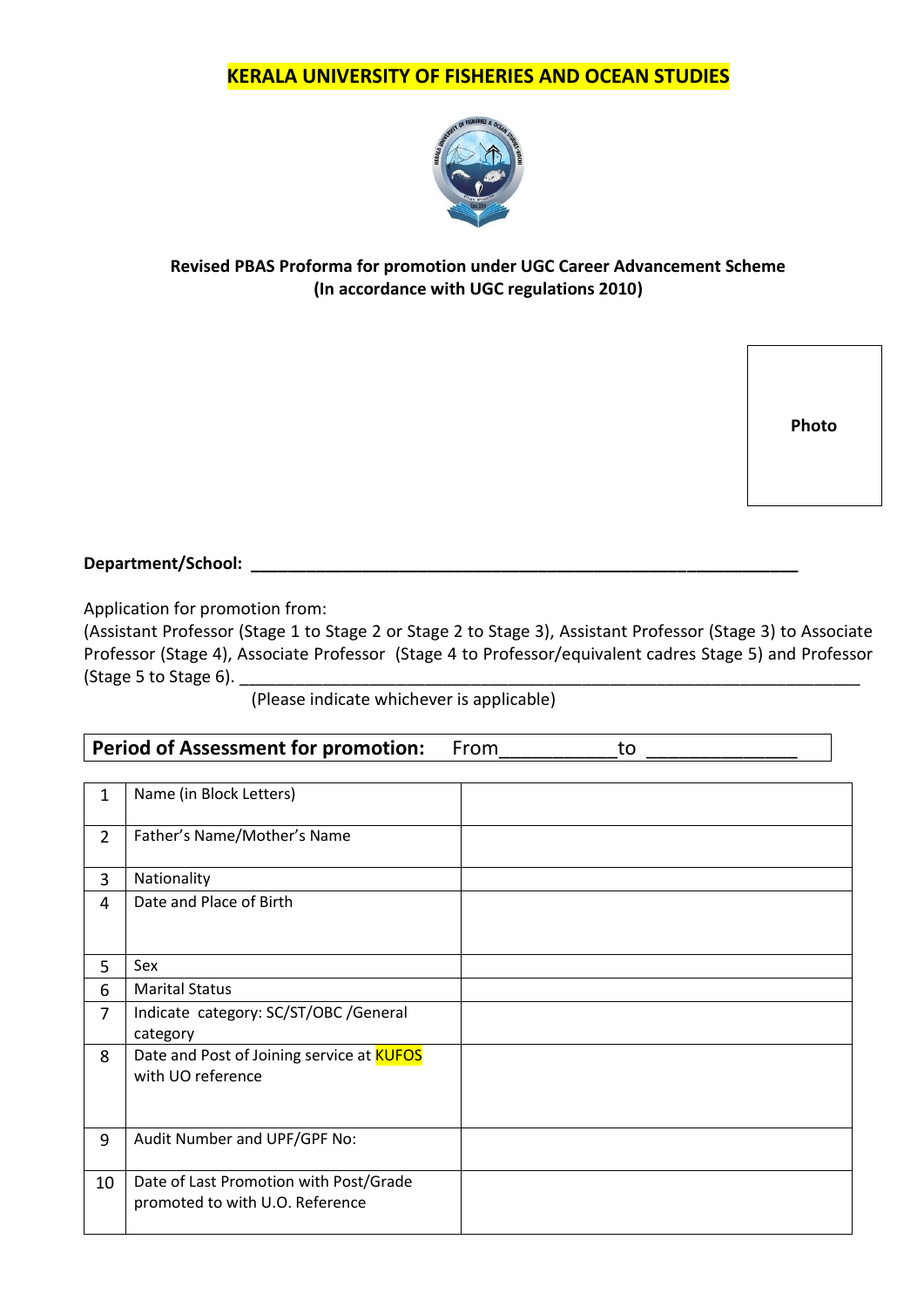| 11 | Current Designation and Grade pay                               |  |
|----|-----------------------------------------------------------------|--|
| 12 | Which position and grade pay are you an<br>applicant under CAS? |  |
| 13 | Date of eligibility for promotion                               |  |
| 14 | Permanent Address with PINCODE                                  |  |
| 15 | Address for Communication with PINCODE                          |  |
| 16 | Phone numbers (Off. Res. Mob) and email                         |  |

## 17. Academic Qualifications (10<sup>th</sup> STD onwards):

| Qualification                    | Subjects/ Specialization | University/<br><b>Board</b> | Duration of<br>Study from- | Date of<br>award | % of<br>marks |
|----------------------------------|--------------------------|-----------------------------|----------------------------|------------------|---------------|
|                                  |                          |                             | to dates                   |                  | obtained      |
| SSLC/10 <sup>th</sup> Std        |                          |                             |                            |                  |               |
| Pre-Degree/(10+2)                |                          |                             |                            |                  |               |
| <b>Bachelors Degree</b>          |                          |                             |                            |                  |               |
| <b>Masters Degree</b>            |                          |                             |                            |                  |               |
| M.Phil*                          |                          |                             |                            |                  |               |
| $Ph.D.*$                         |                          |                             |                            |                  |               |
| D.Sc./D.Litt.*                   |                          |                             |                            |                  |               |
| Other Qualifications (if<br>any) |                          |                             |                            |                  |               |

\**In case of M.Phil/Ph.D/ D.Sc/D.Litt., an attested copy of the degree or result notification for the same is to be attached.*

## 18**. Record of ACADEMIC/RESEARCH/INDUSTRY service prior to joining, KUFOS (please attach relevant experience certificates)**

| Institution | Designation | <b>Essential qualifications</b> | Nature of     | Nature of Duties | Pay-  | Date of  | Reasons  |
|-------------|-------------|---------------------------------|---------------|------------------|-------|----------|----------|
|             |             | for the post at the             | appointment   | (Teaching/       | Scale | Joining  | οf       |
|             |             | time of appointment             | (Regular/Fixe | Research/        |       | and Date | Leaving. |
|             |             |                                 | d term/       | extent ion       |       | 0f       |          |
|             |             |                                 | Temporary/    | /Others)         |       | leaving  |          |
|             |             |                                 | Adhoc)        |                  |       |          |          |
|             |             |                                 |               |                  |       |          |          |
|             |             |                                 |               |                  |       |          |          |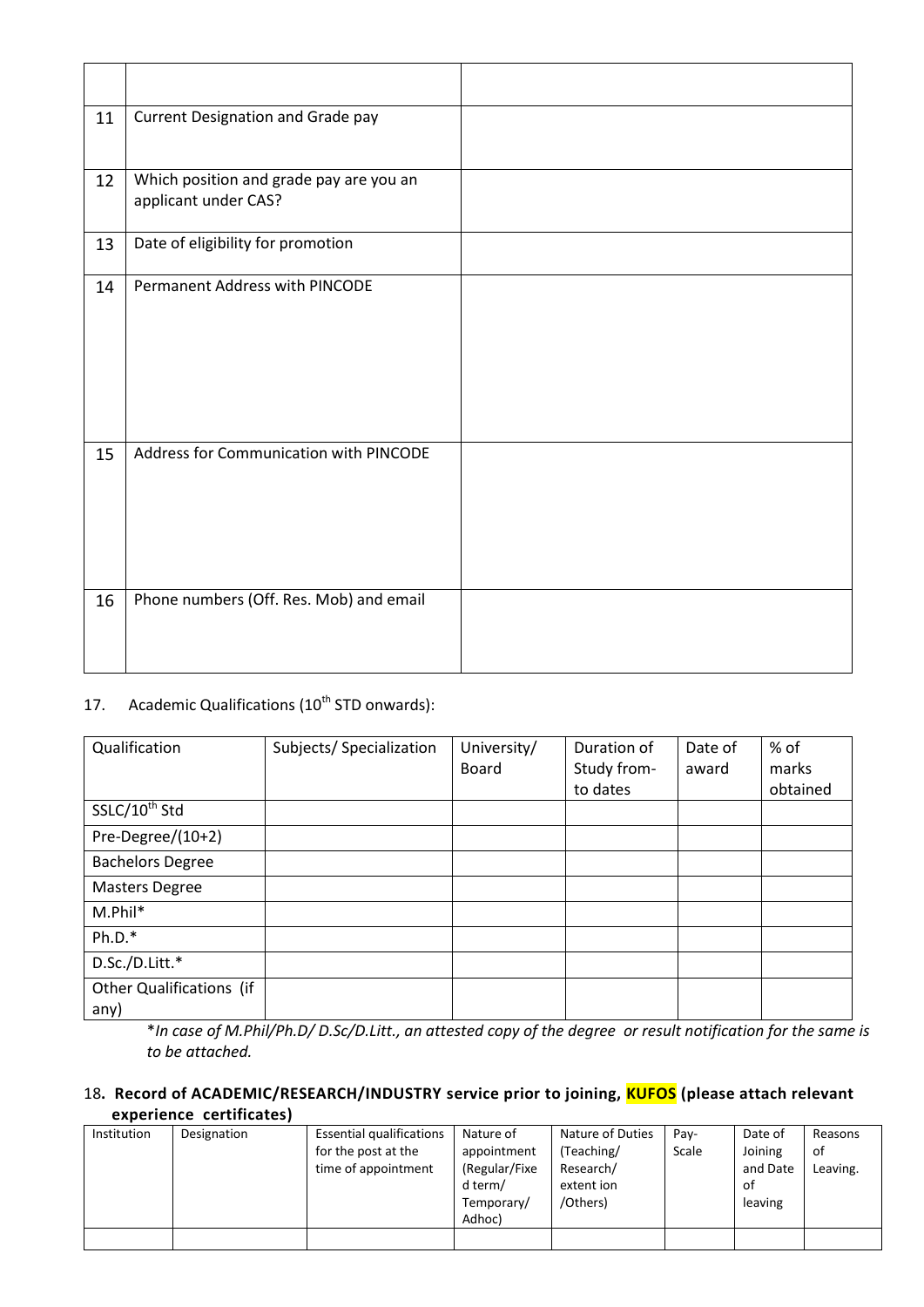**Note:** Please indicate in a separate sheet attached, whether in previous service has to be counted:

- a) The essential qualifications of the post held were not lower than the qualifications prescribed by the UGC.
- b) The post is/was in an equivalent grade or of the pre-revised scale of pay.
- c) Whether applied through proper channel.
- d) Whether possess the same minimum qualifications as prescribed by the UGC for appointment to the post.
- e) The post was filled in accordance with the prescribed selection procedure as laid down in the Regulations of University/State Government/Central Government/Concerned Institution, for such appointments.
- f) The previous appointment was not as guest lecture for any duration, or an ad-hoc or in a leave vacancy of less than one year duration

## 19. **Record of Service in KUFOS**

| <b>Designation</b> | <b>Essential</b><br>qualifications<br>for the post at<br>the time of<br>appointment | Nature of<br>Appointment<br>(Regular/<br>Contract /<br>Temporary/<br>Adhoc/ Guest) | <b>Nature of Duties</b><br>(Teaching/,<br>Research/<br><b>Guidance of</b><br>Research/<br><b>Adminitration</b> ) | Pay-<br><b>Scale</b> | <b>Duration</b><br>from-to<br>dates | <b>Total</b><br>period<br>Yr. M.<br><b>Days</b> |
|--------------------|-------------------------------------------------------------------------------------|------------------------------------------------------------------------------------|------------------------------------------------------------------------------------------------------------------|----------------------|-------------------------------------|-------------------------------------------------|
|                    |                                                                                     |                                                                                    |                                                                                                                  |                      |                                     |                                                 |
|                    |                                                                                     |                                                                                    |                                                                                                                  |                      |                                     |                                                 |
|                    |                                                                                     |                                                                                    |                                                                                                                  |                      |                                     |                                                 |

| 20. Period of teaching Experience:                                                      | P.G. Classes (in Years and months) |  |
|-----------------------------------------------------------------------------------------|------------------------------------|--|
|                                                                                         | U.G. Classes (in Years and months) |  |
| 21. Research Experience excluding years spent in M.Phil /Ph.D.<br>(in Years and months) |                                    |  |

**22. Fields of Specialization under the Subject/Discipline**

### **23. UGC/AICTE/ISTE/Relevant body recognized Orientation/Refresher/Winter Courses attended \*:**

| Nature of the<br>course/Summer School | Place | <b>Duration</b> | <b>Sponsoring Agency</b> |
|---------------------------------------|-------|-----------------|--------------------------|
|                                       |       |                 |                          |
|                                       |       |                 |                          |
|                                       |       |                 |                          |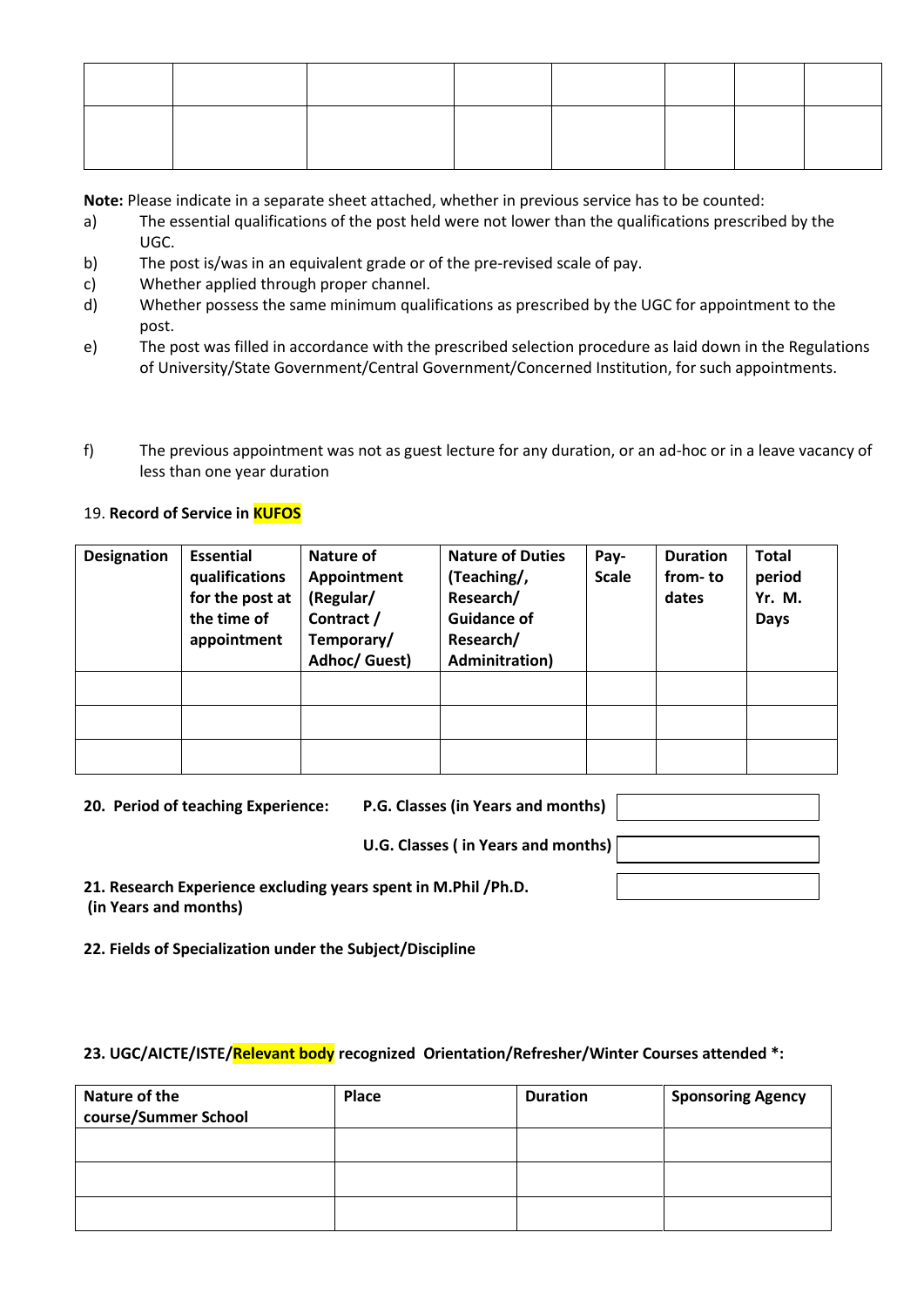(\*Attach certificate copies)

## **24. List of five most significant Publications \*(for the purpose of evaluation):**

| <b>SI</b><br>no | <b>Title of Paper</b> | Name of<br>Journal/<br><b>Publisher in case</b><br>of Book | Date of<br><b>Publication</b><br>and impact<br>factor if any | Vol., Number<br>and pages |
|-----------------|-----------------------|------------------------------------------------------------|--------------------------------------------------------------|---------------------------|
| $\mathbf{1}$    |                       |                                                            |                                                              |                           |
| $\overline{2}$  |                       |                                                            |                                                              |                           |
| 3               |                       |                                                            |                                                              |                           |
| $\overline{4}$  |                       |                                                            |                                                              |                           |
| 5               |                       |                                                            |                                                              |                           |

**\*Please submit three copies of the five publications**

**25. Confidential report for the preceding five years w.e.f. the date on which the promotion is due.**

- **26. Personal audit objection pending, if any.**
- **27. Outcomes of budget used and facilities created.**

**28. Any other relevant information:**

### 29. **FUTURE PLANS**

**(Please provide a brief outline of your future plans for teaching and research)**

**i) Teaching:**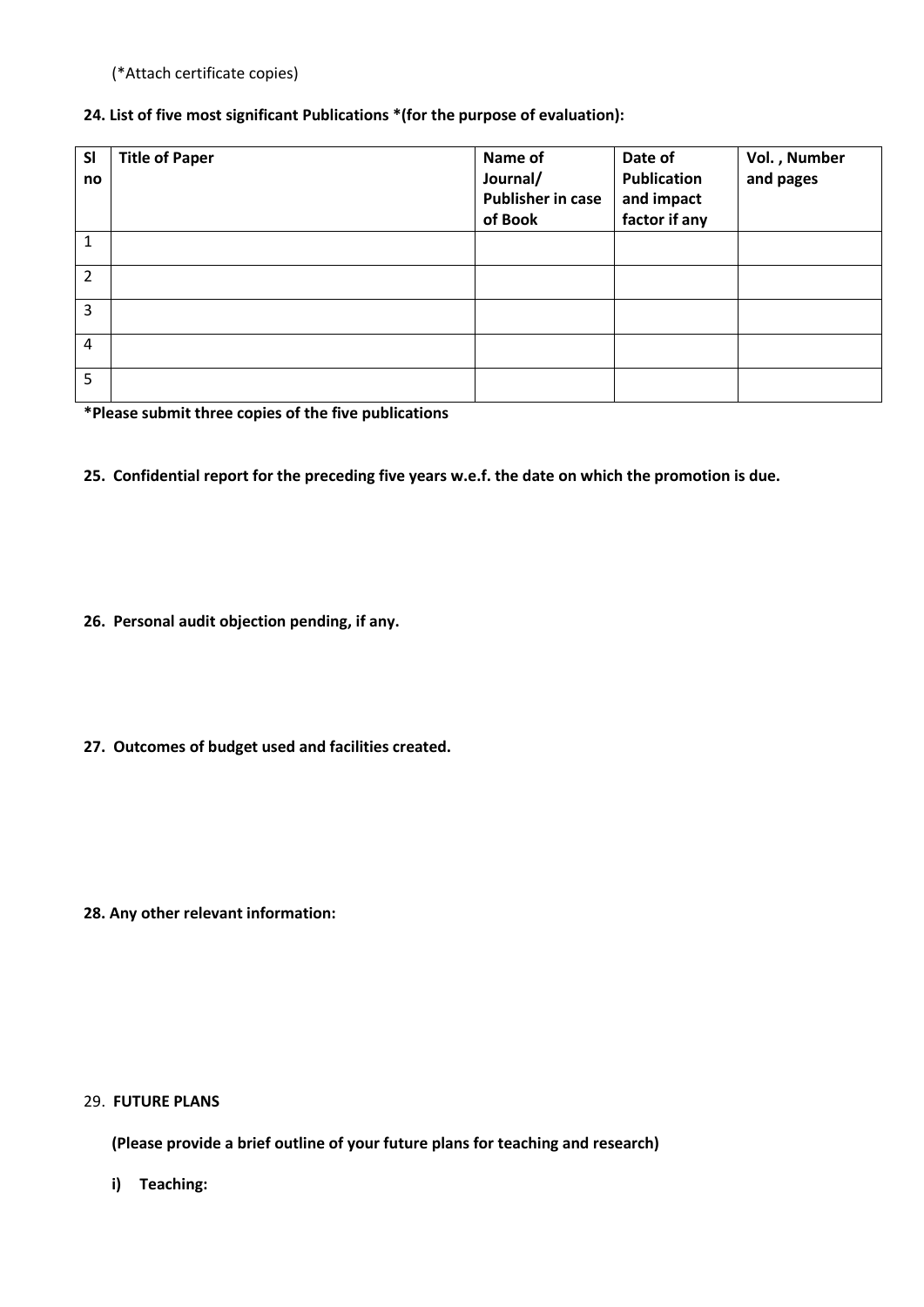**ii) Research:**

#### **Decleration**

**I certify that the information provided is correct as per records available with the University and/or documents enclosed along with this filled in Proforma.**

Place:\_\_\_\_\_\_\_\_\_\_\_\_\_\_\_\_\_ Date: \_\_\_\_\_\_\_\_\_\_\_\_\_\_\_\_\_

Name and Signature

--------------------------------------------------------------------------------------------------------------------------------------

## FOR USE BY DEAN/Director of School/Head of the Department

Specific Remarks if any:

VERIFIED AND COUNTERSIGNED

Place DEAN/Director of School/Head of the Department

Date: (Office Stamp)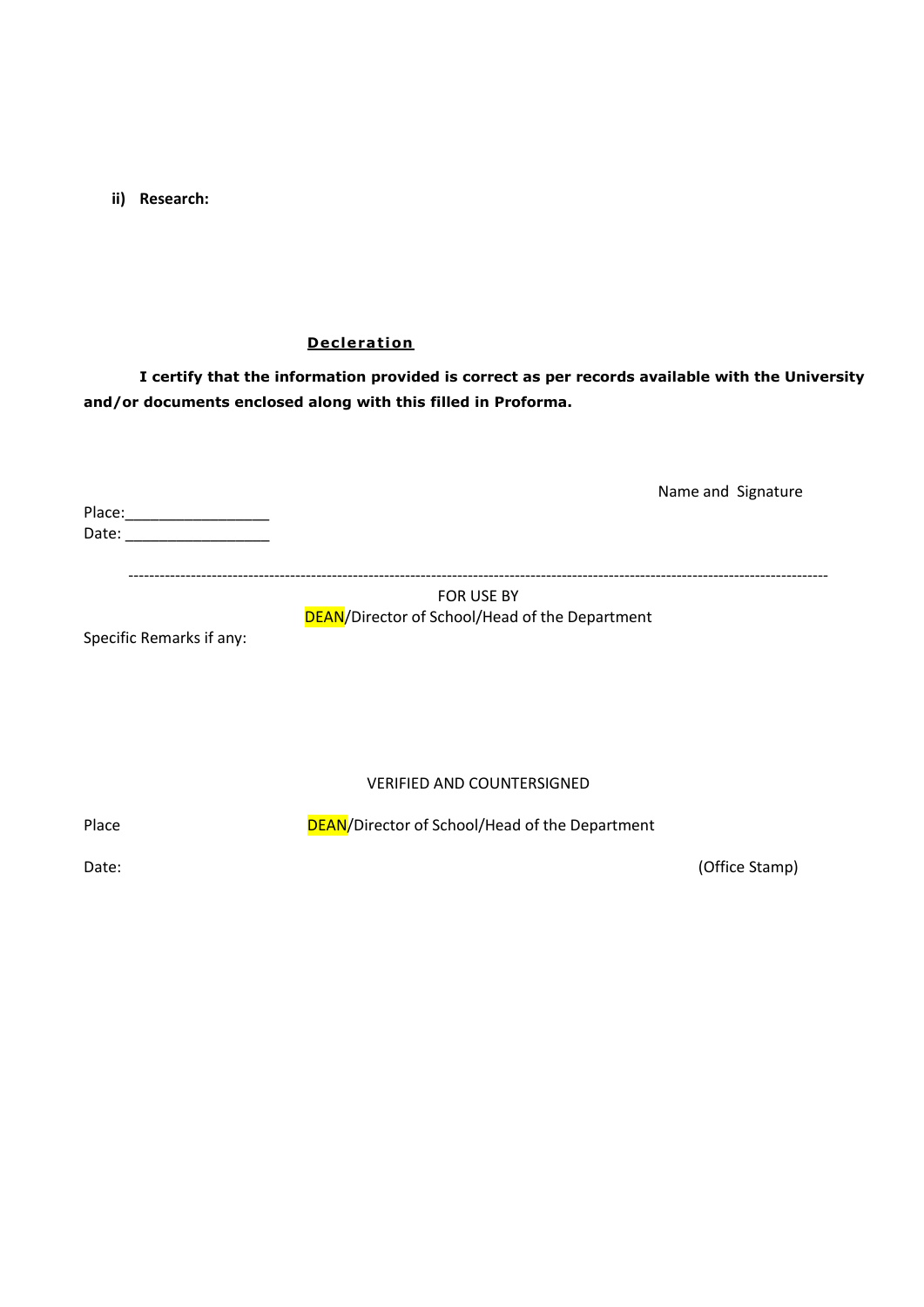**Annexure 3**

#### **PART B: ACADEMIC PERFRMANCE INDICATORS (Please see detailed instructions of this PBAS Proforma before filling out this section)**

For Category I and II the forms have to be submitted for each  $\alpha$  academic year from  $1^{st}$  July 2010 onwards. The average of yearly API scores for Category I and II for the years under consideration from 1<sup>st</sup> July 2010 shall be taken as the API score for Category I and II for the purpose of CAS. In all cases for Category III only one form for the whole period under consideration for CAS promotion need be submitted.

## **KERALA UNIVERSITY OF FISHERIES AND OCEAN STUDIES**

**CATEGORY: 1. TEACHING, LEARNING AND EVALUATION RELATED ACTIVITIES CATEGORY:**  *(Please submit separate forms for each academic year under consideration)*

**Name and Designation of the Candidate:**

**Post/Grade to which CAS applied for:**

**Details provided for Academic year From** 

#### (i) **Lectures, Seminar, Tutorials, Practicals, Field visits, Contact Hour (give semester-wise details, where necessary)**

| S.<br>No. | Course/Paper and<br>semester, year | Level<br>(UG/<br>PG) | Mode of<br>Teaching *<br>(L/S/T/P) | <b>Hours allotted</b><br>per week (C) | % of classes<br>taken as per<br>records |
|-----------|------------------------------------|----------------------|------------------------------------|---------------------------------------|-----------------------------------------|
|           |                                    |                      |                                    |                                       |                                         |
|           |                                    |                      |                                    |                                       |                                         |
|           |                                    |                      |                                    |                                       |                                         |
|           |                                    |                      |                                    |                                       |                                         |

 **\*Lecture (L), Seminars (S), Tutorials (T), Practical (P), Contact Hours (C)**

|     |                                                                                                                                                      | <b>API Score   API Score</b><br><b>Claimed</b> | awarded |
|-----|------------------------------------------------------------------------------------------------------------------------------------------------------|------------------------------------------------|---------|
| (a) | Classes Taken-Average for the year (max 50 for<br>100% performance & Proportionate Score upto 60%<br>performance, below which no score may be given) |                                                |         |
| (b) | Teaching Load in excess of UGC norm (max score:10)                                                                                                   |                                                |         |

#### (ii) **Reading/Instructional material consulted and additional knowledge** resources provided to students.

| Sr.<br>No. | Course/Paper                                                                                          | Consulted                | Prescribed | Additional<br>Resource<br>provided |
|------------|-------------------------------------------------------------------------------------------------------|--------------------------|------------|------------------------------------|
|            |                                                                                                       |                          |            |                                    |
|            |                                                                                                       |                          |            |                                    |
|            |                                                                                                       |                          |            |                                    |
|            |                                                                                                       |                          |            |                                    |
|            |                                                                                                       |                          |            |                                    |
|            |                                                                                                       |                          |            |                                    |
|            | API Score based on preparation and imparting of<br>knowledge/Instruction as per curriculum & syllabus | <b>API Score Claimed</b> |            |                                    |
|            | enrichment by providing additional resource to Students<br>(max. score: 20)                           | <b>API Score Awarded</b> |            |                                    |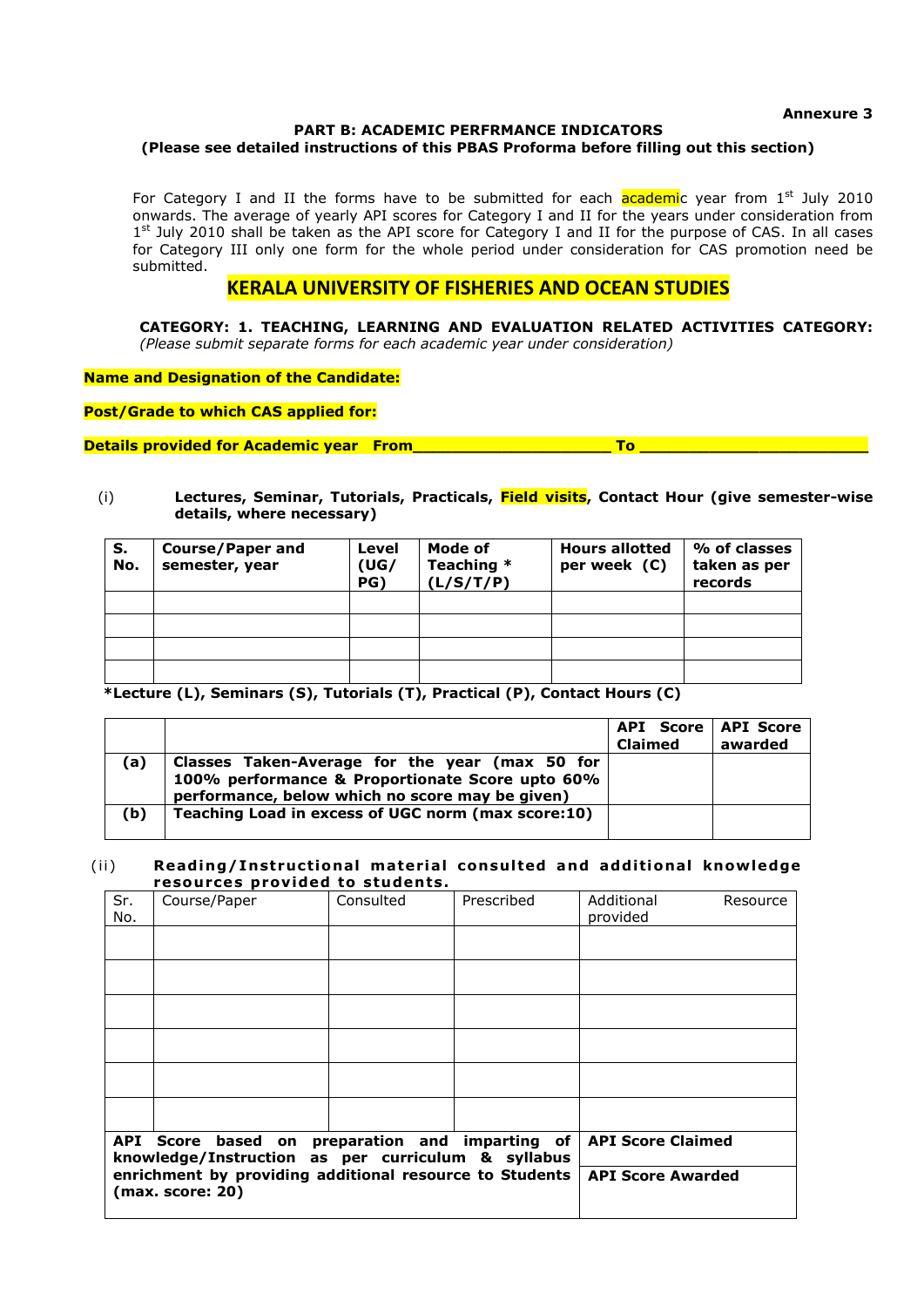#### (iii) Use of Participatory and innovative Teaching-Learning Methodologies, Updating of subject content, Course Improvement etc.

| S.No. | <b>Short Description</b>            | <b>API Score</b><br><b>Claimed</b> | <b>API Score</b><br><b>Awarded</b> |
|-------|-------------------------------------|------------------------------------|------------------------------------|
|       |                                     |                                    |                                    |
|       |                                     |                                    |                                    |
|       |                                     |                                    |                                    |
|       | <b>Total Score (Max. Score: 20)</b> |                                    |                                    |

#### (iv) **Examination Duties Assigned and Performed**

| S. No. | <b>Examination</b><br>$ $ Type of<br><b>Duties</b> | <b>Duties</b><br><b>Assigned</b> | <b>Extent to</b><br>which carried<br>out $(% )$ | <b>Claimed</b> | API Score   API Score<br><b>Awarded</b> |
|--------|----------------------------------------------------|----------------------------------|-------------------------------------------------|----------------|-----------------------------------------|
|        |                                                    |                                  |                                                 |                |                                         |
|        |                                                    |                                  |                                                 |                |                                         |
|        |                                                    |                                  |                                                 |                |                                         |
|        |                                                    |                                  |                                                 |                |                                         |
|        | <b>Total Score (Max. 25)</b>                       |                                  |                                                 |                |                                         |

## **Decleration**

**I certify that the information provided is true and accurate to the best of my belief and knowledge, and are as per the data available in the department. The supporting documents provived are also true.**



DEAN/Director of School/Head of the Department

Specific Remarks if any:

## VERIFIED AND COUNTERSIGNED

| Place | DEAN/Director of School/Head of the Department |                |
|-------|------------------------------------------------|----------------|
| Date: |                                                | (Office Stamp) |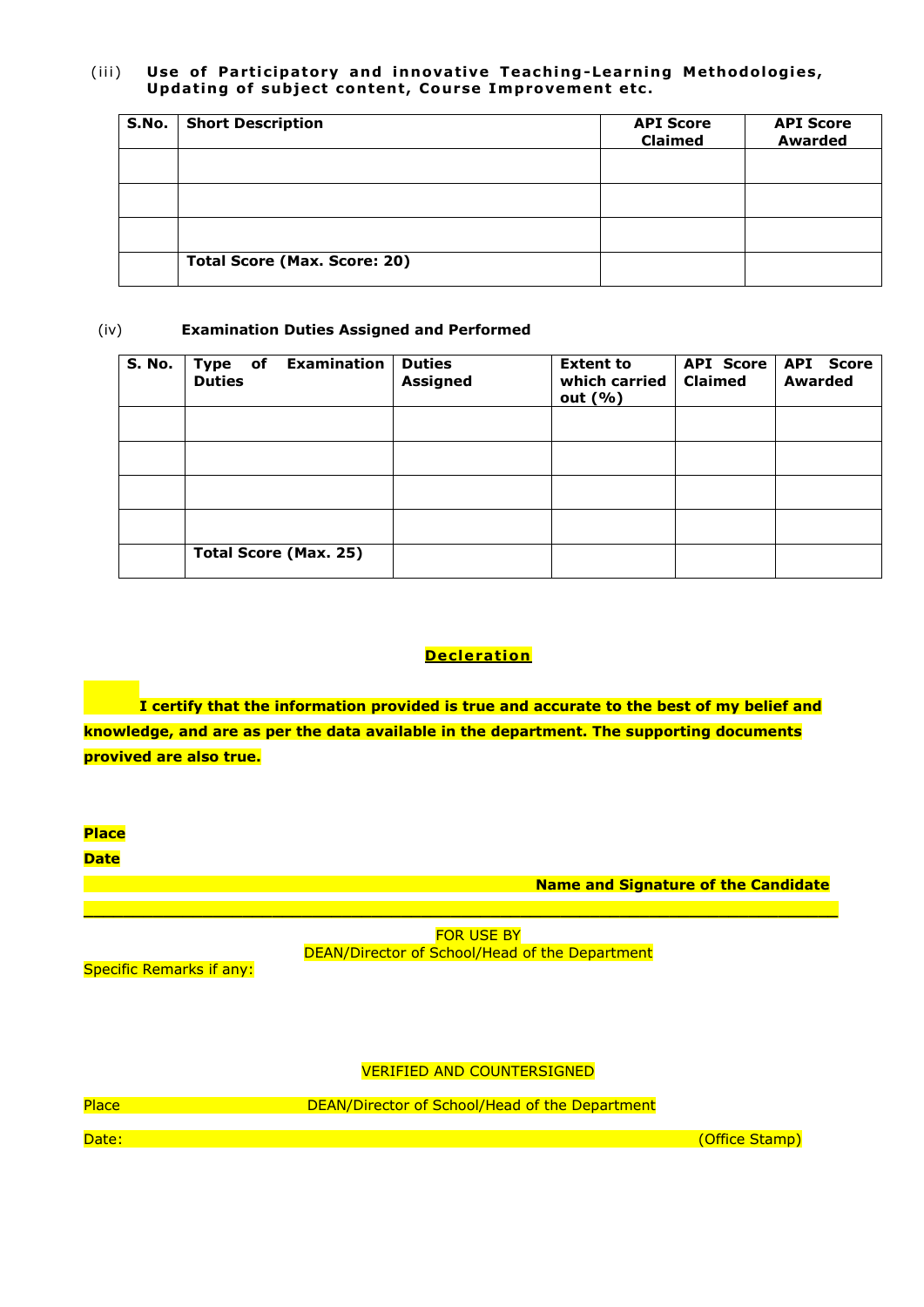**CATEGORY: II CO-CURRICULAR, EXTENSION, PROFESSIONAL DEVELOPMENT RELATED ACTIVITIES** *(Please submit separate forms for each academic year under consideration)*

#### **Name and Designation of the Candidate:**

**Post/Grade to which CAS applied for:**

Details provided for Academic year From **with a set of the Community Community** To **Example 20** 

| SI.<br>No. | <b>Type of Activity</b>                                                    | Average<br>Hrs/week                              | <b>API</b><br>Score<br><b>Claimed</b> | <b>API Score</b><br>Awarded        |
|------------|----------------------------------------------------------------------------|--------------------------------------------------|---------------------------------------|------------------------------------|
| (i)        | Extension, Co-curricular & Field based<br>activities                       |                                                  |                                       |                                    |
|            |                                                                            |                                                  |                                       |                                    |
|            | <b>Total (Max.: 20)</b>                                                    |                                                  |                                       |                                    |
|            |                                                                            |                                                  |                                       |                                    |
| (ii)       | Contribution to Corporate Life and<br><b>Management of the Institution</b> | <b>Yearly/Semester</b><br>wise<br>responsibility | <b>API</b><br>Score<br><b>Claimed</b> | <b>API Score</b><br><b>Awarded</b> |
|            |                                                                            |                                                  |                                       |                                    |
|            |                                                                            |                                                  |                                       |                                    |
|            | <b>Total (Max.: 15)</b>                                                    |                                                  |                                       |                                    |
| (iii)      | <b>Professional Development Activities</b>                                 |                                                  | <b>API</b><br>Score<br><b>Claimed</b> | <b>API Score</b><br>Awarded        |
|            |                                                                            |                                                  |                                       |                                    |
|            | <b>Total (Max.: 15)</b>                                                    |                                                  |                                       |                                    |
|            | Total Score (i + ii + iii) (Max: 25)                                       |                                                  |                                       |                                    |

### **Decleration**

**I certify that the information provided is true and accurate to the best of my belief and knowledge, and are as per the data available in the department. The supporting documents provived are also true.**

**.** 

**Place**

**Date**

**Name and Signature of the Candidate**

**FOR USE BY** DEAN/Director of School/Head of the Department

**\_\_\_\_\_\_\_\_\_\_\_\_\_\_\_\_\_\_\_\_\_\_\_\_\_\_\_\_\_\_\_\_\_\_\_\_\_\_\_\_\_\_\_\_\_\_\_\_\_\_\_\_\_\_\_\_\_\_\_\_\_\_\_\_\_\_\_\_\_\_\_\_\_\_\_\_**

Specific Remarks if any:

#### VERIFIED AND COUNTERSIGNED

Place **DEAN/Director of School/Head of the Department** 

Date: (Office Stamp)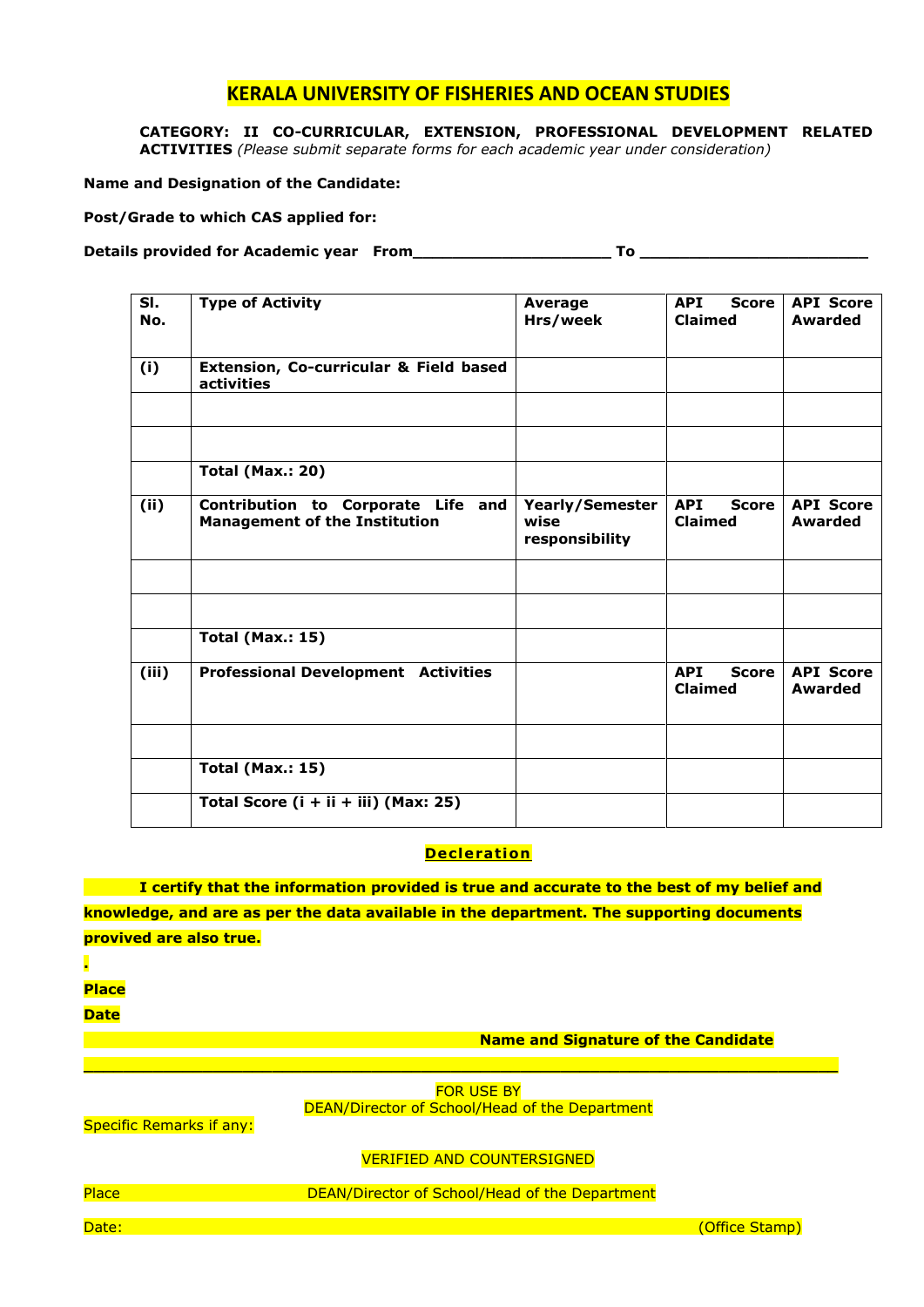## **PBAS Proforma for calculating API SCORE -Category III-Research & Academic Contributions**

**(Note: Please submit one set for this criteria proforma for the whole period in consideration for CAS. Please read the instructions given at the end of Proforma for calculating API Score claimed in each category)**

#### **Name and Designation of the Candidate:**

**Post/Grade to which CAS applied for:**

**Period under consideration: From\_\_\_\_\_\_\_\_\_\_\_\_\_\_\_\_\_\_\_\_ To \_\_\_\_\_\_\_\_\_\_\_\_\_\_\_\_\_\_\_\_\_\_\_**

#### **A. Published Papers in Journals**

| S.N. | Full Journal paper. (In format given below with<br>author names in the order published.<br>Eg: Amjit K. M & Chateerejee B, Optimisation of<br>Cellular layout using Simulated Annealing, Int. J of<br>Production Research, Vol 26 No.4, Dec 2009, pp<br>$25 - 34$ | ISSN/<br>ISBN<br>No. | Whether<br>peer<br>reviewed. | Impact<br>factor, if<br>any | API.<br>Score<br>claimed | <b>API</b><br>score<br>awarded |
|------|-------------------------------------------------------------------------------------------------------------------------------------------------------------------------------------------------------------------------------------------------------------------|----------------------|------------------------------|-----------------------------|--------------------------|--------------------------------|
|      |                                                                                                                                                                                                                                                                   |                      |                              |                             |                          |                                |
| 2    |                                                                                                                                                                                                                                                                   |                      |                              |                             |                          |                                |
| 3    |                                                                                                                                                                                                                                                                   |                      |                              |                             |                          |                                |
| 4    |                                                                                                                                                                                                                                                                   |                      |                              |                             |                          |                                |
| 5    |                                                                                                                                                                                                                                                                   |                      |                              |                             |                          |                                |

#### **Total API score Claimed: Total API score awarded:**

#### **B. (i) Articles/Chapters published in Books**

| S.N. | Full Articles/Chapters in books. (In format given<br>below with author names in the order<br>published. Eq: Benson, R, Crow P S & Stien R,<br><b>Benchmarking lessons in the process</b><br>industries, Chapt:Ed: May Amy, Manufacturing<br>Excellence, 2 <sup>nd</sup> Edtion, 1998 Haymarket<br>Business Publications, London) | ISSN/<br><b>ISBN</b><br>No. | Whether<br>peer<br>reviewed. | Publisher<br>International<br>/National<br>/Regional | API<br>Score<br>claimed | API<br>score<br>awarded |
|------|----------------------------------------------------------------------------------------------------------------------------------------------------------------------------------------------------------------------------------------------------------------------------------------------------------------------------------|-----------------------------|------------------------------|------------------------------------------------------|-------------------------|-------------------------|
|      |                                                                                                                                                                                                                                                                                                                                  |                             |                              |                                                      |                         |                         |
| 2    |                                                                                                                                                                                                                                                                                                                                  |                             |                              |                                                      |                         |                         |
| 3    |                                                                                                                                                                                                                                                                                                                                  |                             |                              |                                                      |                         |                         |
| 4    |                                                                                                                                                                                                                                                                                                                                  |                             |                              |                                                      |                         |                         |
| 5    |                                                                                                                                                                                                                                                                                                                                  |                             |                              |                                                      |                         |                         |

#### **Total API score Claimed: Total API score awarded: B (ii) Full Papers published in Conference Proceedings**

#### S.N. Full Papers in Conference proceedings. . (In format given below with author names in the order published. Eg: Bumstead, J and Cannons, K, *From 4PL to managed supply chain operations*, Procd. Int. Conf. on Supply Chain, NTU, Singapore, May 12-15, 2004, pp 18–25) ISSN/ ISBN No. Details of Conference International /National /Regional API Score claimed API score awarded 1 2 3 4 5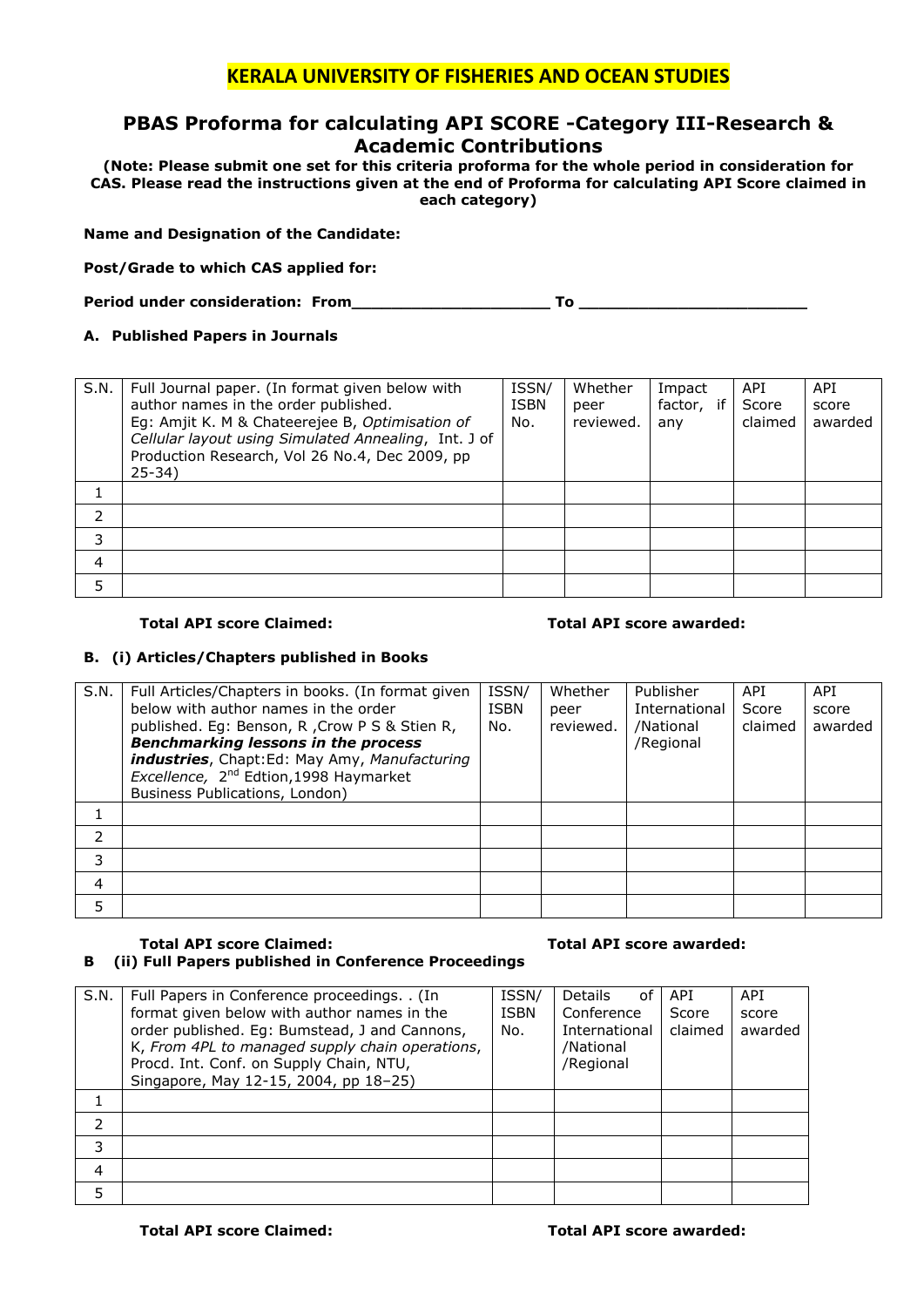## **B (iii) Books published as author or as editor or manuals prepared**

| S.N. | Books Published. (Reference in the format<br>given below with author names in the order<br>published. Eg: Christopher, M and Peck, H<br>(2003) Marketing Logistics, 2nd edition,<br>Butterworth Heinemann, Oxford) | ISSN/<br><b>ISBN</b><br>No. | International<br>/National<br>/Regional | Editor<br>/Author | API<br>Score<br>claimed | <b>API</b><br>score<br>awarded |
|------|--------------------------------------------------------------------------------------------------------------------------------------------------------------------------------------------------------------------|-----------------------------|-----------------------------------------|-------------------|-------------------------|--------------------------------|
|      |                                                                                                                                                                                                                    |                             |                                         |                   |                         |                                |
|      |                                                                                                                                                                                                                    |                             |                                         |                   |                         |                                |
| 3    |                                                                                                                                                                                                                    |                             |                                         |                   |                         |                                |
| 4    |                                                                                                                                                                                                                    |                             |                                         |                   |                         |                                |
| 5    |                                                                                                                                                                                                                    |                             |                                         |                   |                         |                                |

#### **Total API score Claimed: Total API score awarded:**

### **C. (i & ii). Ongoing /Completed Research projects and consultancies**

| S.<br>N. | Title | Agency | Period Principal<br>Investigator<br>or Co-PI | Grant/<br>Amount in   Claimed<br>(Rs Lakhs) | API Score   API Score | awarded |
|----------|-------|--------|----------------------------------------------|---------------------------------------------|-----------------------|---------|
|          |       |        |                                              |                                             |                       |         |
|          |       |        |                                              |                                             |                       |         |
|          |       |        |                                              |                                             |                       |         |
|          |       |        |                                              |                                             |                       |         |
|          |       |        |                                              |                                             |                       |         |

#### **Total API score Claimed: Total API score awarded:**

### **C. (iii & iv) Completed Research outcomes: quality and outcomes**

| S.<br>N. | Title | Agency | Period | Principal<br>Investigator<br>or Co-PI | Report<br>Accepted/<br>Patent/<br>Technology<br>transfered | API Score<br>Claimed | API Score<br>awarded |
|----------|-------|--------|--------|---------------------------------------|------------------------------------------------------------|----------------------|----------------------|
|          |       |        |        |                                       |                                                            |                      |                      |
|          |       |        |        |                                       |                                                            |                      |                      |
|          |       |        |        |                                       |                                                            |                      |                      |
|          |       |        |        |                                       |                                                            |                      |                      |
|          |       |        |        |                                       |                                                            |                      |                      |

#### **Total API score Claimed: Total API score awarded:**

#### **D. Research Guidance**

| S.N.        | Number<br>Enrolled | <b>Thesis Submitted</b> | Degree awarded | API<br>Score   API<br>Claimed | Score<br>Awarded |
|-------------|--------------------|-------------------------|----------------|-------------------------------|------------------|
| M. Phil $*$ |                    |                         |                |                               |                  |
| Ph. $D^*$   |                    |                         |                |                               |                  |

**\*Note:** *Attach List of Students with title of Thesis and year and names of Co-guides if any*

#### **Total API score Claimed: Total API score awarded:**

#### E. (i)**Training courses, teaching-learning-evaluation technology, faculty development programmes attended**.

| S.N. | Programme | Duration | Organized by | API Score |
|------|-----------|----------|--------------|-----------|
|      |           |          |              |           |
|      |           |          |              |           |
|      |           |          |              |           |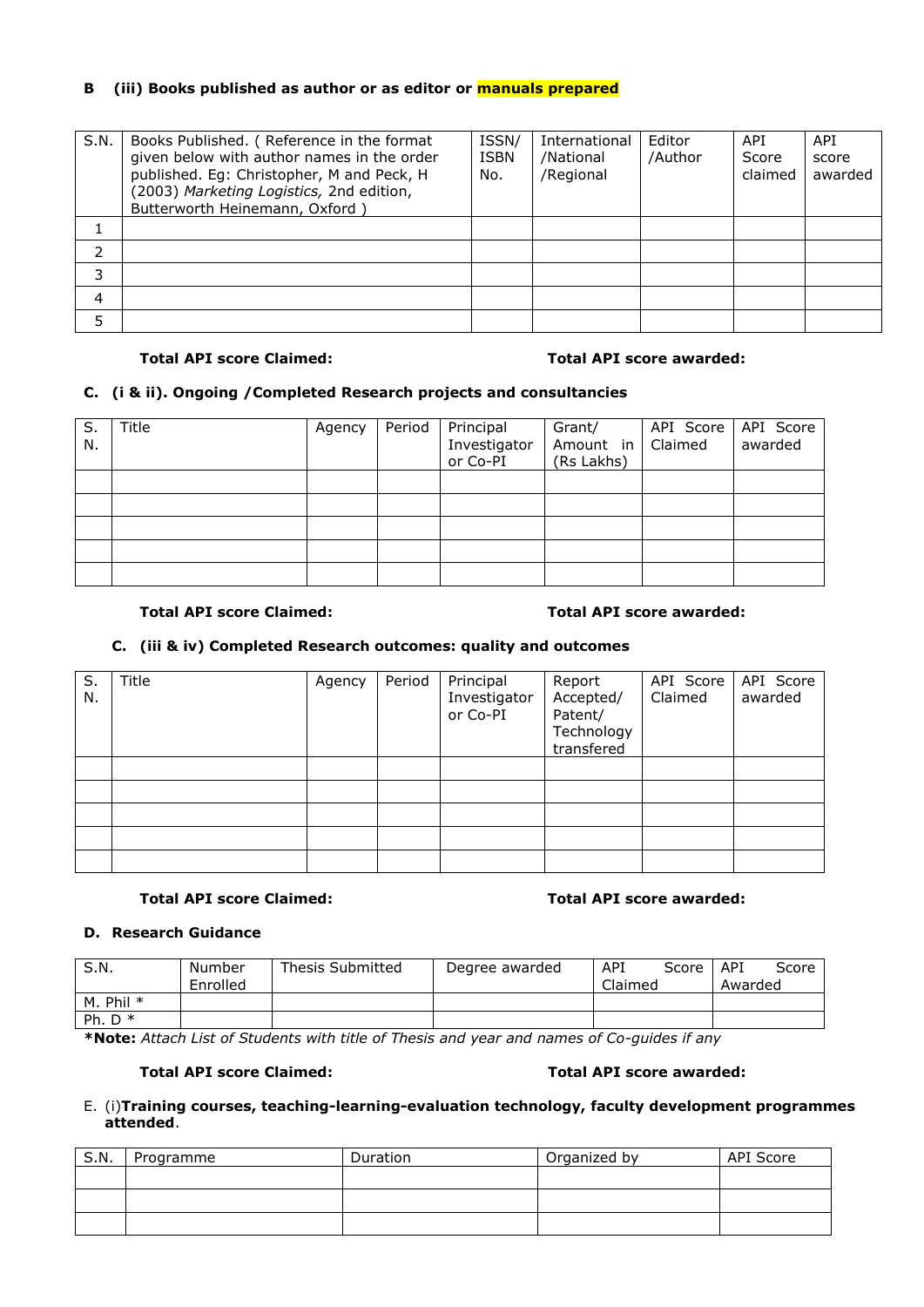## **Total API score Claimed: Total API score awarded:**

### **E. (ii) Papers presented in Conferences, Seminars, Workshops, Symposia\***

| S.N.          | Full Papers Presented. (In format given below<br>with author names in the order published. Eq:<br>Arun K P & Vidya CR, Co-ordinating two level<br>supply chains, Int. Conf. on Supply Chain, IIT-<br>KGP, Kharagpur, Dec 16-18, 2011) | ISSN/<br><b>ISBN</b><br>No. | <b>Details</b><br>of<br>Conference<br>International<br>/National<br>/Regional | API<br>Score<br>claimed | API<br>score<br>awarded |
|---------------|---------------------------------------------------------------------------------------------------------------------------------------------------------------------------------------------------------------------------------------|-----------------------------|-------------------------------------------------------------------------------|-------------------------|-------------------------|
|               |                                                                                                                                                                                                                                       |                             |                                                                               |                         |                         |
| $\mathcal{P}$ |                                                                                                                                                                                                                                       |                             |                                                                               |                         |                         |
| 3             |                                                                                                                                                                                                                                       |                             |                                                                               |                         |                         |
| 4             |                                                                                                                                                                                                                                       |                             |                                                                               |                         |                         |
| 5             |                                                                                                                                                                                                                                       |                             |                                                                               |                         |                         |

**\*Note:** Please see that for any conference paper published claim is not made for presentation also.

### **Total API score Claimed: Total API score awarded:**

### **E (iii) Invited Lectures/ Refresher/Orientation course class and Chairmanships at National or International Conference/Seminars**

| S.N. | Details of event. (Eg: Refresher Course in<br>Commerce by ASC, Kerala Univ June 5, 2010) | Class/<br>Talk<br>or<br>Chair | International<br>/National<br>/Regional | API<br>Score<br>claimed | API<br>score<br>awarded |
|------|------------------------------------------------------------------------------------------|-------------------------------|-----------------------------------------|-------------------------|-------------------------|
|      |                                                                                          |                               |                                         |                         |                         |
|      |                                                                                          |                               |                                         |                         |                         |
| 3    |                                                                                          |                               |                                         |                         |                         |
| 4    |                                                                                          |                               |                                         |                         |                         |
| 5    |                                                                                          |                               |                                         |                         |                         |

#### **Total API score Claimed: Total API score awarded:**

### **E (iv) Awards and recognitions**

| <b>S.N.</b> | Details of Award. (Eg: DAAD scholarship for PDF,<br>Fulbright scholarship, Emerald Literary award for<br>best paper) | <b>International</b><br>/National<br>/Regional | <b>API</b><br><b>Score</b><br>claimed | <b>API</b><br>score<br>awarded |
|-------------|----------------------------------------------------------------------------------------------------------------------|------------------------------------------------|---------------------------------------|--------------------------------|
|             |                                                                                                                      |                                                |                                       |                                |
|             |                                                                                                                      |                                                |                                       |                                |
|             |                                                                                                                      |                                                |                                       |                                |
|             |                                                                                                                      |                                                |                                       |                                |
| 5           |                                                                                                                      |                                                |                                       |                                |

**Total API score Claimed: Total API score awarded:**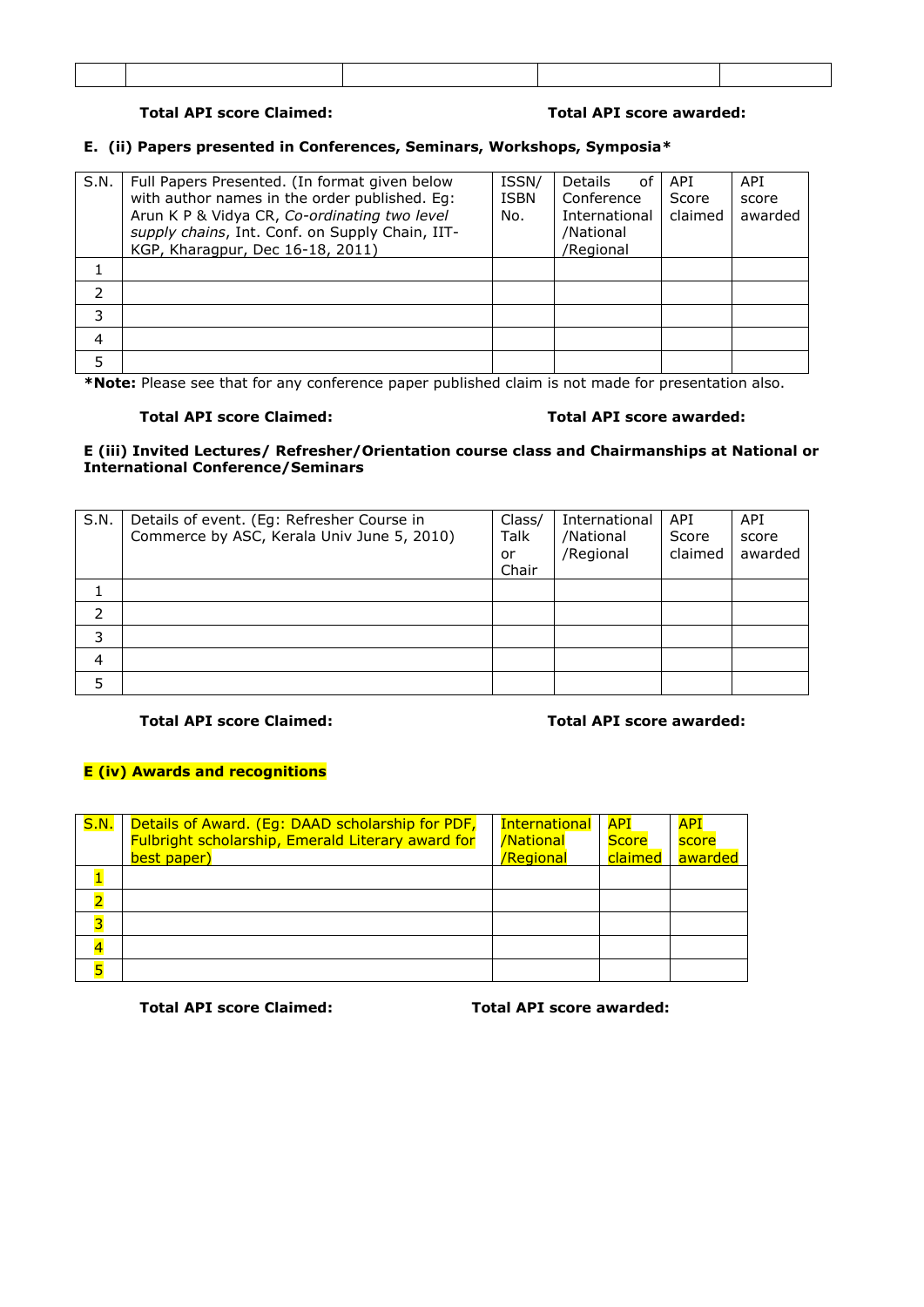## **OTHER RELEVANT INFORMATION**

a. Please give details of all criminal case or disciplinary proceedings/ actions against you

| S.N. | Details (Mention Year and description of case and punishment awarded/<br>current status) |
|------|------------------------------------------------------------------------------------------|
|      |                                                                                          |
|      |                                                                                          |

## **Decleration**

**I certify that the information provided is true and accurate to the best of my belief and knowledge, and are as per the data available in the department. The supporting documents provided are also true. I have not hidden any information pertaining to Criminal case or disciplinary action involving me which has been asked for.**

**Place Date**

**Name and Signature of the Candidate**

FOR USE BY DEAN/Director of School/Head of the Department

**\_\_\_\_\_\_\_\_\_\_\_\_\_\_\_\_\_\_\_\_\_\_\_\_\_\_\_\_\_\_\_\_\_\_\_\_\_\_\_\_\_\_\_\_\_\_\_\_\_\_\_\_\_\_\_\_\_\_\_\_\_\_\_\_\_\_\_\_\_\_\_\_\_\_\_\_**

Specific Remarks if any:

#### VERIFIED AND COUNTERSIGNED

Place DEAN/Director of School/Head of the Department

Date: (Office Stamp)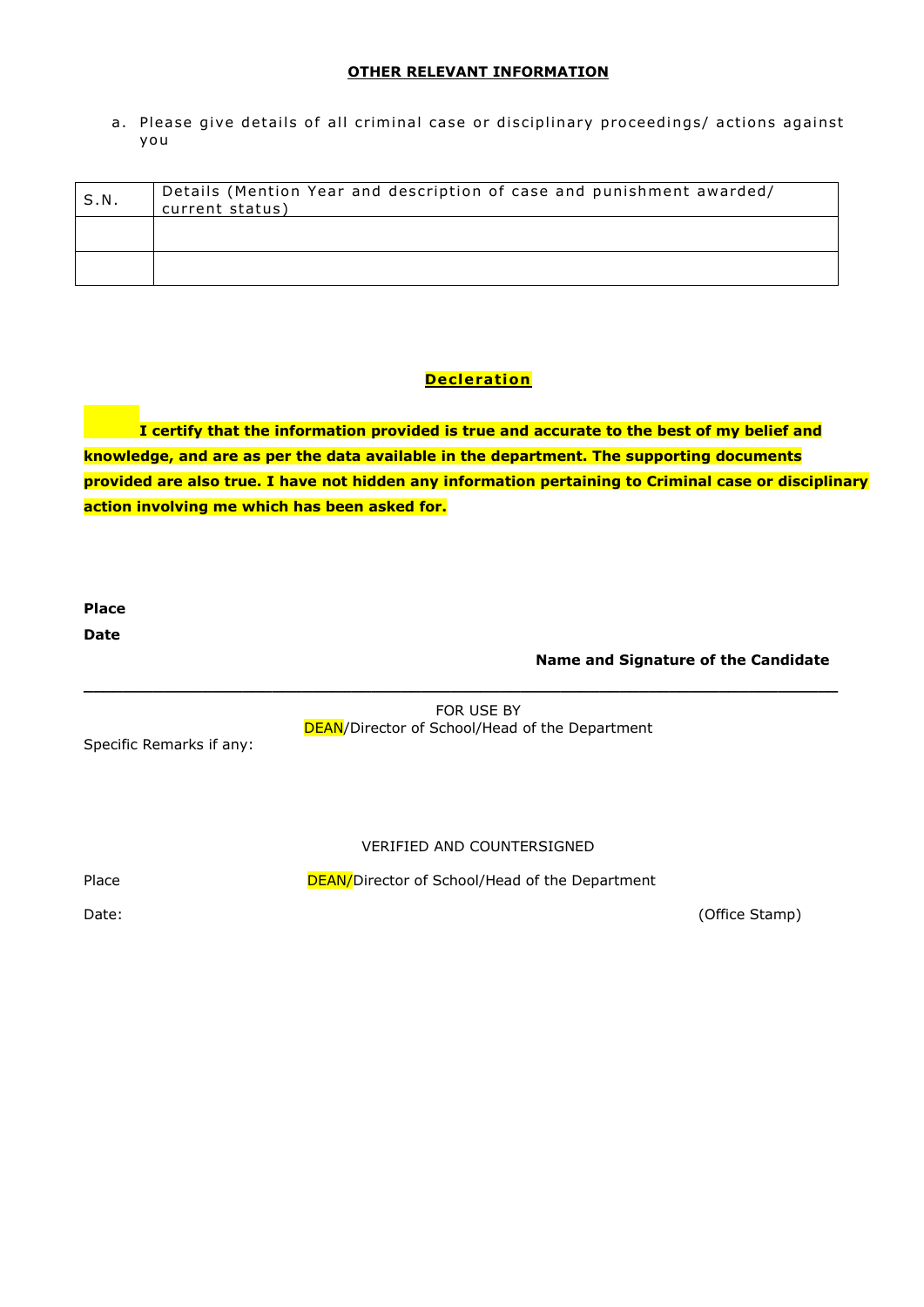## **Instructions for Filling up Category –I & II of the PBAS Proforma**

#### *NOTE: One form of Category I and Category II has to be submitted for each Academic year of period under consideration for CAS promotion from 1st July 2010 onwards. Claim of points to be made only in one place for each activity.*

## **Category I: Teaching, Learning and Evaluation Related Activities Maximum Scores Allocated: 125**

**Minimum API Scores Required : 75**

|       | <b>Nature of Activity</b>                                                                                                                                                                                                                                                                                                                                                                                                       | Max.<br><b>Score</b> |
|-------|---------------------------------------------------------------------------------------------------------------------------------------------------------------------------------------------------------------------------------------------------------------------------------------------------------------------------------------------------------------------------------------------------------------------------------|----------------------|
| (i)   | Lectures, seminars, tutorials, practical, field visit, contact classes should be based on                                                                                                                                                                                                                                                                                                                                       |                      |
| (a)   | verifiable records such as the attendance sheet used by the teacher submitted to the office<br>at the end of each semester along with the internal marks.                                                                                                                                                                                                                                                                       | 50                   |
|       | No score should be assigned if a teacher has taken less than 60% of the assigned classes.<br>University may give allowance for periods of leave where alternative teaching arrangements<br>have been made. Assigned hours for classes=( hours available for taking classes based on<br>timetable and teaching days available-classes lost for reasons other than due to the teacher<br>concerned).                              |                      |
|       | Score to be given= ((Hours of classes taken/Assigned hours)*100-60)*1.25<br>If Score as calculated above is negative zero score shall be given                                                                                                                                                                                                                                                                                  |                      |
|       | Maximum score of 50 if there is 100% performance                                                                                                                                                                                                                                                                                                                                                                                |                      |
| (b)   | If a teacher has taken classes exceeding UGC norms, then two points to be assigned for<br>each extra hour of classes/week per semester or for every one credit additional per<br>semester                                                                                                                                                                                                                                       | 10                   |
| (ii)  | Imparting of knowledge/instruction as per curriculum with the prescribed material (Text<br>book/Manual etc.), syllabus enrichment by providing additional resources to students. 2<br>points per paper taught with regularly used resources. 3 points per paper taught where<br>additional resources were provided to students. 1 point per final project guided at<br>Bachelor's/ master's level (100% compliance = 20 points) | 20                   |
| (iii) | Use of participatory and innovative teaching-learning methodologies; updating of subject<br>content, course improvement etc.                                                                                                                                                                                                                                                                                                    |                      |
|       | Updating of Course, design of curriculum, (5 points per single course)                                                                                                                                                                                                                                                                                                                                                          | 10                   |
|       | Participatory & Innovative T/L Process with material for problem based learning, case<br>studies, Group discussions etc.<br>a) Interactive Courses : 5 points/each<br>Participatory Learning modules: 5 points/each<br>b)<br>Case Studies: 5 points/each<br>C)                                                                                                                                                                  | 10                   |
|       | Use of ICT in T/L process with computer-aided methods like power-point/Multimedia/<br>Simulation/Software etc.,<br>(Use of anyone of these in addition to Chalk & Board : 5 points per course taught)                                                                                                                                                                                                                           | 10                   |
|       | Developing and imparting Remedial/Bridge Courses (each activity: 5 points/ set of<br>material/course)                                                                                                                                                                                                                                                                                                                           | 10                   |
|       | Developing and imparting soft skills/communications skills/personality development course/<br>modules (each activity 5 points)                                                                                                                                                                                                                                                                                                  | 10                   |
|       | Developing and imparting specialized teaching-learning programmes in Physical education,<br>library; innovative compositions and creations in music, performing and visual arts and<br>other traditional areas (each activity : 5 points)                                                                                                                                                                                       | 10                   |
|       | Organizing and conduction of popularization programmes/training courses in computer<br>assisted teaching/web-based learning and e-library skills to students/ beneficiaries/<br>entrepreneurs<br>a) Workshop/Training course: 10 points each<br>Up to 5 days<br>: 2 marks<br>Up to $6-10$ days : 5 marks<br>$10-21 \text{ days}:$ 8 marks<br>above 21 days : 10 marks<br>10 marks                                               | 10                   |
|       | Popularization programmes: 5 points each<br>b)<br>Up to $5$ days :<br>2 marks<br>Above 5 days :<br>5 marks                                                                                                                                                                                                                                                                                                                      |                      |
|       | <b>Maximum Aggregate Limit</b>                                                                                                                                                                                                                                                                                                                                                                                                  | 20                   |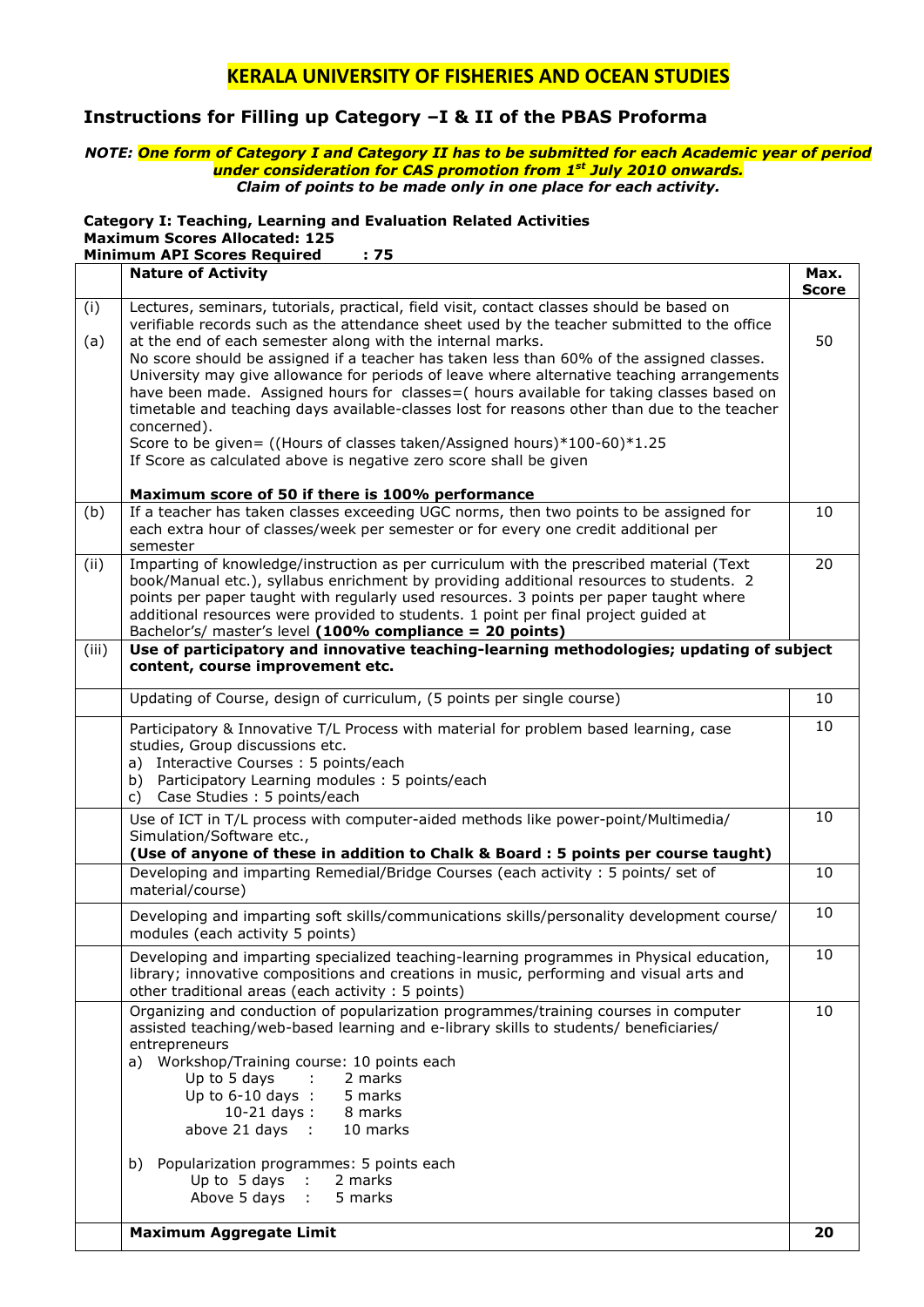| (iv) | <b>Examination Related Work</b>                                                                                                                                                                                                                                                                                                        |    |
|------|----------------------------------------------------------------------------------------------------------------------------------------------------------------------------------------------------------------------------------------------------------------------------------------------------------------------------------------|----|
|      | College/University end semester/Annual Examination work as per duties, allotted.<br>(invigilation - 2 points per duty taken, Evaluation of answer scripts - 5 points/subject/per<br>exam; Question paper setting-3 points/ per subject/exam. 5 points per lab/Viva exam<br>conducted as examiner.)<br>$(100\%$ compliance = 25 points) | 25 |
|      | Maximum Aggregate Limit B (iv)                                                                                                                                                                                                                                                                                                         | 25 |

#### **Category II: Co-Curricular, Extension and Professional Development Related Activities. Maximum Scores Allocated: 50 Minimum API Score Required: 15**

|       | <b>S.No.</b> Nature of Activity                                                                                                                                                                                                                                                                                                                            | Max.<br><b>Score</b> |
|-------|------------------------------------------------------------------------------------------------------------------------------------------------------------------------------------------------------------------------------------------------------------------------------------------------------------------------------------------------------------|----------------------|
| (i)   | Extension and Co-curricular, Extension and Professional Development Related Activities                                                                                                                                                                                                                                                                     |                      |
|       | Institutional Co-curricular activities for students such as field visits/studies/educational tours,<br>industry-implant training, Placement etc (5 points each)                                                                                                                                                                                            | 10                   |
|       | Positions held/Leadership role played in organization linked with Extension Work and National<br>service Scheme (NSS), NCC, Employment Bureau or any other similar activity at University<br>level (each activity 10 points). Similar roles at college level 5 points & Department level will<br>get 3 points.                                             | 10                   |
|       | Students and Staff Related Socio Cultural and Sports Programmes, Campus publications<br>(departmental level 2 points, College level- 3 points, University level 5 points)                                                                                                                                                                                  | 10                   |
|       | Community work such as values of National Integration, Environment democracy, socialism,<br>Human Rights, peace, scientific temper; flood or, drought relief, small family norms etc. (5<br>points)                                                                                                                                                        | 10                   |
|       | Extension activities pertaining to end used/ entrepreneur/ coastal community (training of<br>above 5 days 5 points, 3 to 5 days- 3 points, less than 3 days-2 points). Training of trainers-<br>5 points.                                                                                                                                                  | 10                   |
|       | <b>Maximum Aggregate Limit</b>                                                                                                                                                                                                                                                                                                                             | 20                   |
| (ii)  | <b>Contribution to Corporate Life and Management of the Institution</b>                                                                                                                                                                                                                                                                                    |                      |
|       | Contribution to Corporate life in Universities/colleges through popular lectures, subject<br>related events, articles in college magazine and University volumes (2 points each)                                                                                                                                                                           | 10                   |
|       | Institutional Governance responsibilities like Member of Governing Council / Academic<br>Council/Senate, Registrar, Controller of Examinations, Dean, Chief Warden, IQAC<br>Coordinator, Principal (15 points each). Associate patron(5 points), Chief Returning officer,<br>Campus officer, Vehicle Officer, Asst. warden (3 points)                      | 15                   |
|       | Departmental level Administrative responsibilities, Director of School/ Head of Dept (10<br>points each) Chief superintendent of exams, Chairman Passing Board/Valuation Camp,<br>Placement Co-ordinator (5 points each) Dept. Council secretary, Member BOS, Member of<br>faculty, PTA secretary, Course co-ordinator (3 points)                          | 10                   |
|       | Responsibility for, or participation in committees for Students Welfare, Counseling and<br>Discipline (5 points each at University level and 3 points each at college or department level)                                                                                                                                                                 | 10                   |
|       | Organization of Conference/Refresher/ Training as Course Director/ Convenor/ Organising<br>secretary: International (10 points) National/regional (5 points)<br>(a) As Treasurer/ co-director: International (5 points) National/regional (3 points)<br>(b) As member of the organizing committee International (2 points) National/regional (1<br>points) | 10                   |
|       | <b>Maximum Aggregate Limit</b>                                                                                                                                                                                                                                                                                                                             | 15                   |
| (iii) | <b>Professional Development Related Activities</b>                                                                                                                                                                                                                                                                                                         |                      |
|       | Membership in profession related committees at state and national level<br>At International level<br>÷.<br>8 points each<br>a)<br>At national level<br>5 points each<br>b)<br>At state level<br>3 points each<br>C)                                                                                                                                        | 10                   |
|       | Participation in subject associations, conferences, seminars without paper presentation (each<br>activity : 2 points)                                                                                                                                                                                                                                      | 10                   |
|       | Participation in short term training courses less than one week duration in educational<br>technology, curriculum development, professional development, Examination reforms,<br>Institutional governance, etc., (each activity : 5 points)                                                                                                                | 10                   |
|       | Membership/participation in State/Central Bodies/Other University Bodies Committees on                                                                                                                                                                                                                                                                     | 10                   |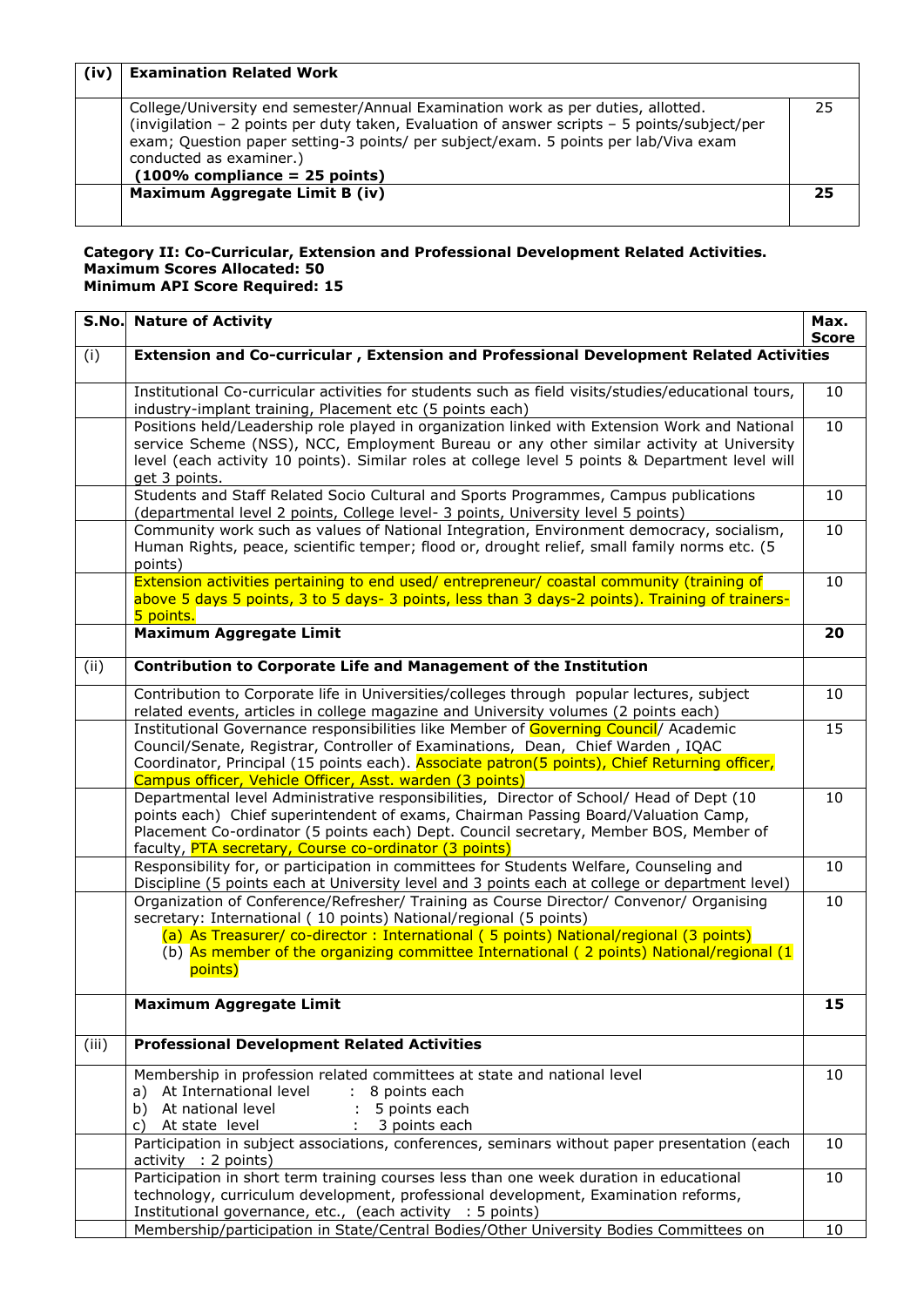| Education, Research and National Development (5 points each)                           |    |
|----------------------------------------------------------------------------------------|----|
| Publication of articles in newspapers, magazines or other publications (not covered in | 10 |
| category III); radio talks; television programmes (1 point each)                       |    |
| <b>Maximum Aggregate Limit</b>                                                         | 15 |
|                                                                                        |    |

**Note**: *For the above Activities wherever activities jointly conducted Principal organizer gets 70% points, Coorganizers share the remaining 30% points from total points allocable if activity performed by a single person.*

#### **CATEGORY –III: RESEARCH AND ACADEMIC CONTRIBUTIONS**

**Brief Explanation**: Only *one form for Category III* needs to be submitted for the entire period under consideration for promotion. Based on the teacher's self-assessment, API Scores are proposed for research and academic contributions. The minimum API score required by teachers from this category is different for different levels of promotion and between university and colleges. The self-assessment score will be based on verifiable criteria and will be finalized by the Scrutiny/screening/selection committee.

| <b>S.N.</b> | <b>APIs</b>                                                                                                  | Engineering/Agriculture/<br><b>Veterinary</b><br><b>Science/Sciences/Medical</b><br>Sciences/Fisheries/ Ocean<br><b>Sciences</b>                                                     | <b>Faculties of Languages</b><br>Arts/Humanities/Social<br>Sciences/Library/<br><b>Physical</b><br>education/Management                                                              | Max. points for<br>University and<br>college teacher<br>position |
|-------------|--------------------------------------------------------------------------------------------------------------|--------------------------------------------------------------------------------------------------------------------------------------------------------------------------------------|--------------------------------------------------------------------------------------------------------------------------------------------------------------------------------------|------------------------------------------------------------------|
| III(A)      | <b>Research</b><br><b>Papers</b><br>(Published in<br>Journals)                                               | NAS rated/Refereed Journals*                                                                                                                                                         | Refereed Journals*                                                                                                                                                                   | 15 / Publication                                                 |
|             |                                                                                                              | Non-refereed but recognized<br>and reputable journals and<br>periodicals, having ISBN/ISSN<br>numbers                                                                                | Non-refereed but recognized<br>and reputable journals and<br>periodicals, having<br>ISBN/ISSN numbers                                                                                | 10 / Publication                                                 |
|             |                                                                                                              | Conference proceedings as<br>full papers, etc. (Abstracts<br>not to be included)                                                                                                     | Conference proceedings as<br>full papers, etc. (Abstracts<br>not to be included)                                                                                                     | 5 / Publication                                                  |
| III(B)      | Research<br><b>Publications</b><br>(books, chapters<br>in books, other<br>than refereed<br>journal articles) | Text or Reference Books<br>Published by International<br>Publishers with an established<br>peer review system.                                                                       | Text or Reference Books<br>Published by International<br>Publishers with an<br>established peer review<br>system.                                                                    | 50/book;<br>10<br>/chapter in<br>an<br>edited book               |
|             |                                                                                                              | Subjects Books by National<br>publishers/State<br>level<br>and<br>Govt.<br>Central<br>Publications<br>with ISBN/ISSN numbers                                                         | Subjects Books by National<br>level publishers/State<br>and<br>Central Govt. Publications<br>with ISBN/ISSN numbers                                                                  | 25/Book, and $5/$<br>chapter in edited<br>book                   |
|             |                                                                                                              | Subject Books by Other local<br>publishers with ISBN/ISSN<br>numbers                                                                                                                 | Subject Books by Other local<br>publishers with ISBN/ISSN<br>numbers                                                                                                                 | 15 /Book, and 3<br>chapter<br>$\prime$<br>in<br>edited book      |
|             |                                                                                                              | contributed<br>Chapters<br>to<br>edited<br>knowledge<br>based<br>volumes<br>published<br>by<br><b>International Publisher</b>                                                        | Chapters<br>contributed<br>to<br>edited<br>knowledge<br>based<br>volumes<br>published<br>by<br><b>International Publisher</b>                                                        | 10 / Chapter                                                     |
|             |                                                                                                              | Chapters in knowledge based<br>Volumes by Indian/National<br>publishers<br>level<br>with<br>ISBN/ISSN numbers and with<br>of national<br>numbers<br>and<br>international directories | Chapters in knowledge based<br>Volumes by Indian/National<br>publishers<br>level<br>with<br>ISBN/ISSN<br>numbers<br>and<br>with numbers of national and<br>international directories | 5 / Chapter                                                      |
| III C       | <b>Research Projects</b>                                                                                     |                                                                                                                                                                                      |                                                                                                                                                                                      |                                                                  |
| III $C(i)$  | Sponsored<br>Projects being<br>carried out                                                                   | a) Major<br>Projects amount<br>mobilized with grants above<br>50.0 lakhs                                                                                                             | Major<br>Projects<br>amount<br>mobilized with grants above<br>10.0 lakhs                                                                                                             | 20 / each Project                                                |
|             |                                                                                                              | Major Projects amount<br>$\mathsf{b}$<br>mobilized with grants above<br>30.0 lakhs up to 50.0 lakhs                                                                                  | Major<br><b>Projects</b><br>amount<br>mobilized with minimum of<br>lakhs<br><b>Rs.5.00</b><br>up<br>to<br><b>Rs.10.00 lakhs</b>                                                      | 15 / each Project                                                |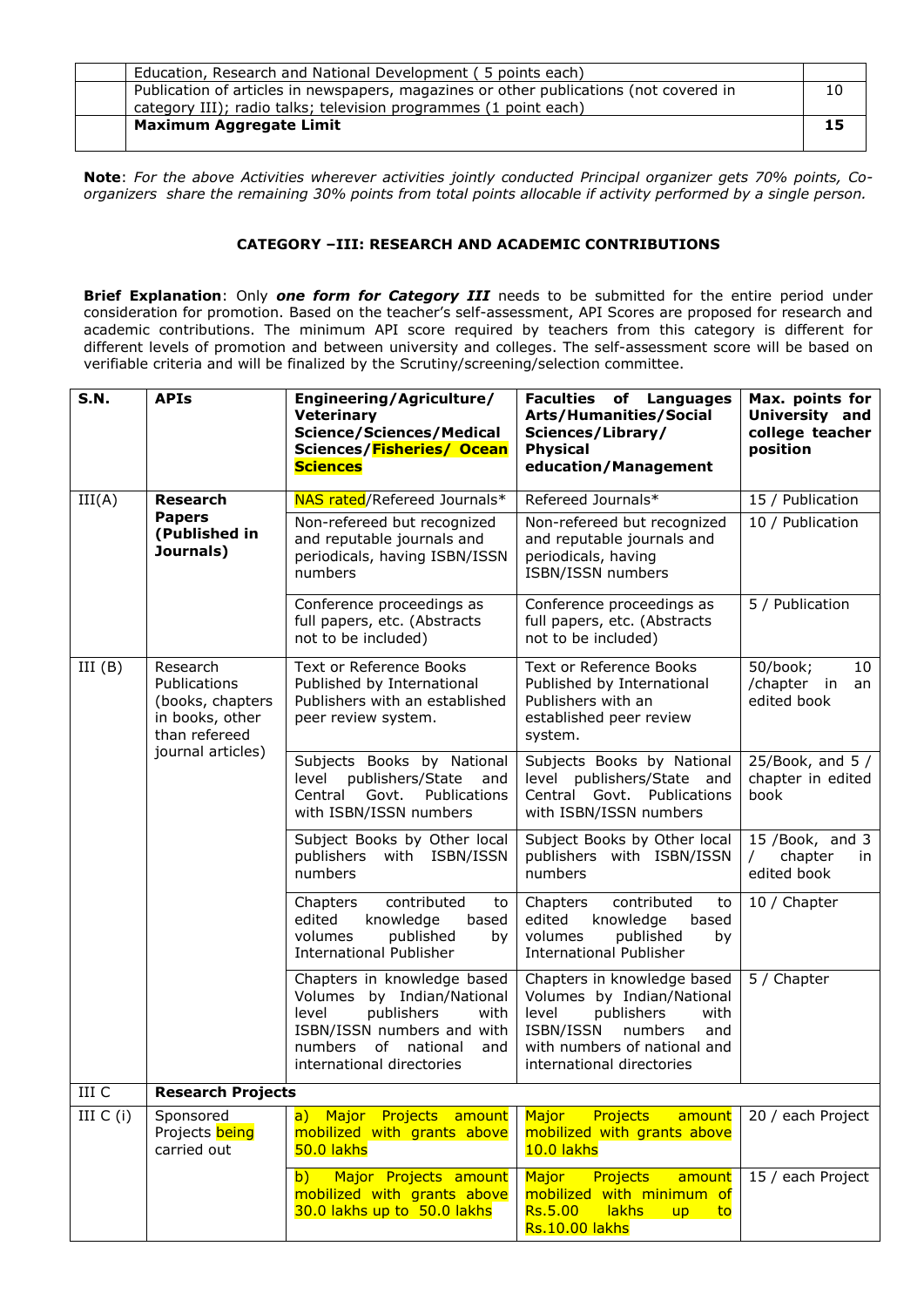|              |                                                 | $\mathsf{C}$<br>mobilized with grants above   mobilized with minimum of<br>5.0 lakhs up to 30.0 lakhs                                 | Major Projects amount Major Projects amount<br>Rs.3.00 lakhs up to Rs.5.00<br><b>lakhs</b>                         | 10 /each project                                      |
|--------------|-------------------------------------------------|---------------------------------------------------------------------------------------------------------------------------------------|--------------------------------------------------------------------------------------------------------------------|-------------------------------------------------------|
|              |                                                 | mobilized with grants above   mobilized with grants above<br><b>Rs.</b> 50,000 up to Rs. 5 lakh) $\vert$ Rs. 25,000 up to Rs. 3 lakh) | c) Minor Projects (Amount Minor Projects (Amount 5 / each Project                                                  |                                                       |
| III $C$ (ii) | Consultancy<br>being<br>Projects<br>carried out | with<br>mobilized<br>Amount<br>minimum of Rs.10.00<br>$(10$ points for each Rs. 10<br>lakhs)                                          | <mark>with</mark> l<br>Amount mobilized<br>lakh   minimum of Rs.2.00 lakhs.<br>(10 points for each Rs. 2<br>lakhs) | 10 / Rs 10 or Rs<br>2 lakh depending<br>on discipline |

| III $C$ (iii)<br>III $C$ (iv) | <b>Completed</b><br>projects : Quality<br><b>Evaluation</b><br><b>Projects</b><br><b>Outcome/Outputs</b>                        | Completed<br>Project<br>Report<br>(Acceptance<br>from<br>funding<br>agency required/ reported to<br>the university and accepted<br>by it)<br>Patent/Technology<br>transfer/<br>Product Process-reported to<br>the university and accepted<br>by it<br>(60% of points shall be given to a project sanctioned to the University and assigned to the | Completed project report<br>(Acceptance by funding<br>agency<br>required/<br>to<br>reported<br>the<br>university and accepted<br>by it)<br>Major Policy document of<br>Govt. Bodies at Central<br>and State level- reported<br>to the university and<br>accepted by it | 20 / each major<br>project and $\overline{5}$ /<br>each<br>minor<br>project<br>not<br>covered<br>anywhere else<br>15/ state<br>level<br>output. 25/ each<br>national<br>level<br>output or patent.<br>40/each<br>for<br>international<br>level output not<br>covered<br>anywhere else |
|-------------------------------|---------------------------------------------------------------------------------------------------------------------------------|---------------------------------------------------------------------------------------------------------------------------------------------------------------------------------------------------------------------------------------------------------------------------------------------------------------------------------------------------|------------------------------------------------------------------------------------------------------------------------------------------------------------------------------------------------------------------------------------------------------------------------|---------------------------------------------------------------------------------------------------------------------------------------------------------------------------------------------------------------------------------------------------------------------------------------|
| III D                         | concerned faculty)<br><b>Research Guidance</b>                                                                                  |                                                                                                                                                                                                                                                                                                                                                   |                                                                                                                                                                                                                                                                        |                                                                                                                                                                                                                                                                                       |
| III $D(i)$                    | M.Phil                                                                                                                          | Degree Awarded only                                                                                                                                                                                                                                                                                                                               | Degree Awarded only                                                                                                                                                                                                                                                    | 3 Points for each<br>candidate                                                                                                                                                                                                                                                        |
| III $D$ (ii)                  | Ph.D                                                                                                                            | Degree Awarded only                                                                                                                                                                                                                                                                                                                               | Degree Awarded only                                                                                                                                                                                                                                                    | Points<br>10<br>for<br>each candidate                                                                                                                                                                                                                                                 |
|                               |                                                                                                                                 | Thesis submitted                                                                                                                                                                                                                                                                                                                                  | Thesis submitted                                                                                                                                                                                                                                                       | 7 Points for each<br>candidate                                                                                                                                                                                                                                                        |
| III E                         | other Achievements during the period                                                                                            | TRAINING COURSES AND CONFERENCE / SEMINAR / WORKSHOP PAPERS Attended and                                                                                                                                                                                                                                                                          |                                                                                                                                                                                                                                                                        |                                                                                                                                                                                                                                                                                       |
| III $E(i)$                    | Refresher courses,<br>Methodology<br>workshops, Training,<br>Teaching-Learning-<br>Evaluation                                   | (a) Not less than two weeks<br>duration                                                                                                                                                                                                                                                                                                           | (a) Not less than two<br>weeks duration                                                                                                                                                                                                                                | 20 points each                                                                                                                                                                                                                                                                        |
|                               | Technology<br>Programmes, Soft<br>skills development<br>Programmes,<br>Faculty<br>Development<br>Programmes (Max:<br>30 points) | (b) One week duration                                                                                                                                                                                                                                                                                                                             | (b) One week duration                                                                                                                                                                                                                                                  | 10 points each                                                                                                                                                                                                                                                                        |
| III $E$ (ii)                  | Papers in<br>Conference/<br>Seminars/<br>workshops etc. **                                                                      | Participation and Presentation   Participation and<br>of research papers<br>(oral/poster) in                                                                                                                                                                                                                                                      | Presentation of<br>research papers<br>(oral/poster) in                                                                                                                                                                                                                 |                                                                                                                                                                                                                                                                                       |
|                               |                                                                                                                                 | a) International Conference                                                                                                                                                                                                                                                                                                                       | a) International<br>Conference                                                                                                                                                                                                                                         | 10 Points each                                                                                                                                                                                                                                                                        |
|                               |                                                                                                                                 | b) National                                                                                                                                                                                                                                                                                                                                       | b) National                                                                                                                                                                                                                                                            | 7.5 Points each                                                                                                                                                                                                                                                                       |
|                               |                                                                                                                                 | c) Regional/State level                                                                                                                                                                                                                                                                                                                           | c) Regional/State level                                                                                                                                                                                                                                                | 5 Points each                                                                                                                                                                                                                                                                         |
|                               |                                                                                                                                 | d) Local-University/College<br>level                                                                                                                                                                                                                                                                                                              | d) Local-University/<br>College level                                                                                                                                                                                                                                  | 3 Points each                                                                                                                                                                                                                                                                         |
| III E (iii)                   | <b>Invited lectures or</b><br>presentations for                                                                                 | a) International Conference                                                                                                                                                                                                                                                                                                                       | a) International<br>Conference                                                                                                                                                                                                                                         | 10 Points each                                                                                                                                                                                                                                                                        |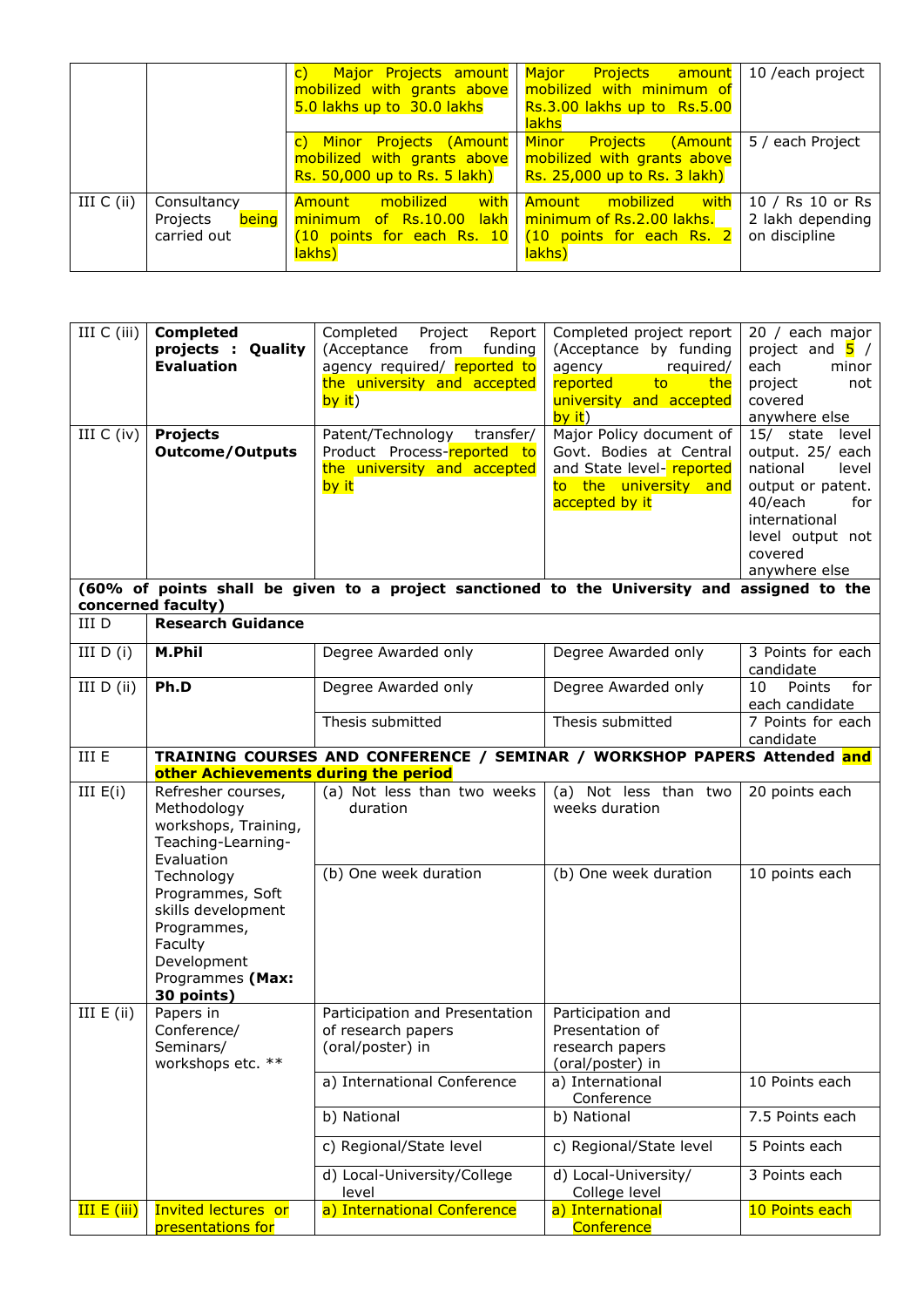|                   | conferences/<br>Chairing sessions in | b) National                          | b) National                                  | 7.5 Points each |
|-------------------|--------------------------------------|--------------------------------------|----------------------------------------------|-----------------|
|                   | conferences/<br>symposia or talks in | c) Regional/State level              | c) Regional/State level                      | 5 Points each   |
|                   | refresher courses                    | d) Local-University/College<br>level | d) Local-University/<br><b>College level</b> | 3 Points each   |
| <b>III E (iv)</b> | <b>Awards and</b>                    | (a) International                    | (a) International                            | 25 Points each  |
|                   | Recognitions                         | (b) National Level                   | (b) National Level                           | 15 Points each  |
|                   |                                      | (c) State Level                      | (c) State Level                              | 10 Points each  |
|                   |                                      | (d) University Level                 | (d) University Level                         | 5 Points each   |
|                   |                                      | (e) College Level                    | (e) College Level                            | 3 Points each   |

Note: **1.** For Publications and paper presentations involving multiple authors, API calculations would be as given: From 1 to 3 Authors: 100% credit for each author. 4 to 6 Authors: 60% credit for each author. 7 and Above authors : 40% credit for each author. *(No specific weightage for the order of authors in the publications/ patents).*

**2.** For Thesis Guidance, Projects and Consultancy involving multiple persons in Investigator role, API calculations would be as given*: Principal Investigator or Guide gets 70% of the points, Co-investigators or coguides share the remaining 30% of the points.* **3.** If a paper presented in Conference/Seminar is published in the form of Proceedings, the points would accrue for the publication (III (A)) and not under presentation  $(III(E)(ii)).$ 

## **KERALA UNIVERSITY OF FISHERIES AND OCEAN STUDIES**

# Steps in completing the CAS Application:

- 1. Obtain a soft copy (in MS Word) of the CAS application and read it carefully and fill the CAS Application form and get copies of the supporting documents required.
- **2.** Take a copy of the **Instructions for Filling up Category –I & II of the PBAS Proforma and the PBAS Proforma for Category I, II and III and carefully go through the instructions and understand the data that are required to be furnished and the supporting documents required.**
- 3. For each academic year from  $1^{st}$  July 2010 onwards for every academic year being considered for your promotion prepare one set of Category I and II forms by filling in the required details in the softcopy of the form and then taking a print of the same. Please enter the API score claimed based on the norms given in the instructions for filling PBAS Proforma mentioned above.
- 4. For the entire period under consideration for promotion fill one set of Category III form.
- 5. Please attach the relevant supporting documents/ proofs wherever required.
- 6. Take printouts of the application, attach the supporting documents to make your CAS application complete, and then put your signature at the required places and self attest the supporting documents.
- 7. Get The application and PBAS Proformas verified and forwarded by your Dean/ Director/ Head of Department as the case may require. Maintain a copy of the forwarded application with you for your personal records.
- 8. Submit the verified and forwarded application to the Registrar, KUFOS for necessary action.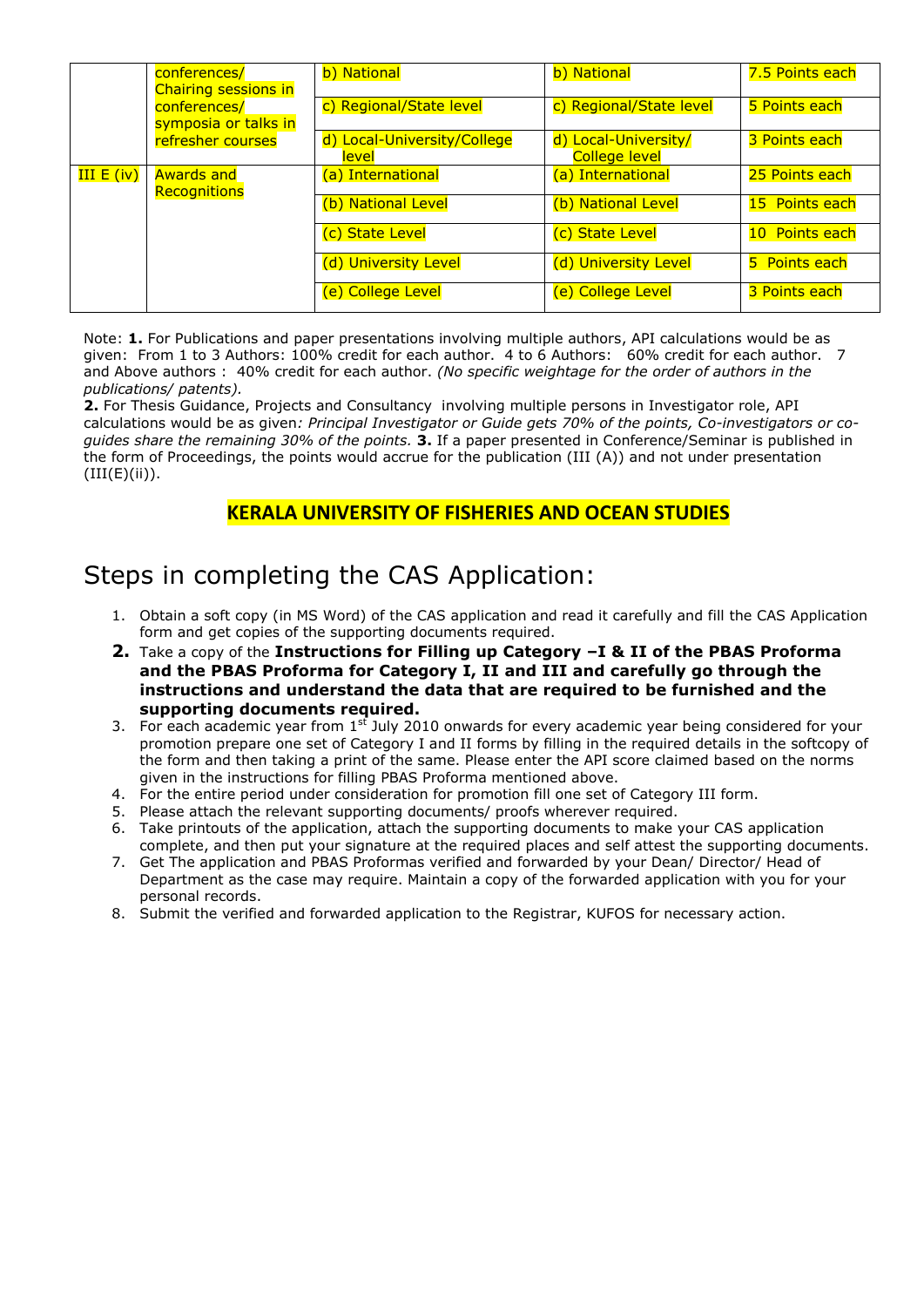#### **SUMMARY OF PART B: ACADEMIC PERFRMANCE INDICATORS (For Use by Scrutiny/Assesment/Selection Committtee)**

| Period of Assessment for promotion: | From |  |
|-------------------------------------|------|--|

### **Category I: Teaching, Learning and Evaluation related activities**

Max score allowed:125 Min score required: 75

| SI No | Period/Academic year              | Score Claimed | Score Awarded |
|-------|-----------------------------------|---------------|---------------|
|       |                                   |               |               |
|       |                                   |               |               |
|       |                                   |               |               |
|       |                                   |               |               |
|       |                                   |               |               |
|       |                                   |               |               |
|       |                                   |               |               |
|       |                                   |               |               |
|       | Total Score & Average score in () |               |               |
|       |                                   |               |               |

#### **Category II: Co-curricular, Extension, Professional development related activities**

#### Max score allowed:50 Min score required: 15

| SI No | Period/Academic year              | Score Claimed | Score Awarded |
|-------|-----------------------------------|---------------|---------------|
|       |                                   |               |               |
|       |                                   |               |               |
|       |                                   |               |               |
|       |                                   |               |               |
|       |                                   |               |               |
| 6     |                                   |               |               |
|       |                                   |               |               |
|       |                                   |               |               |
|       | Total Score & Average score in () |               |               |

### **Category III: Research and Academic contributions**

For the period \_\_\_\_\_\_\_\_\_\_\_\_\_\_\_\_\_\_\_\_\_ to \_\_\_\_\_\_\_\_\_\_\_\_\_\_\_\_\_\_\_\_ Min Score required:

| SI No      | Nature of Activity                    | Score Claimed | Score Awarded |
|------------|---------------------------------------|---------------|---------------|
| A          | Publications in Journals              |               |               |
| B(i)       | <b>Publications in Books</b>          |               |               |
| $B$ (ii)   | Publications in Conference Proc.      |               |               |
| B (iii)    | Books Published                       |               |               |
| Ciⅈ        | Research & Consultancy-Ongoing        |               |               |
| C iii & iv | Research & Consultancy-Completed      |               |               |
| D          | Research Guidance                     |               |               |
| Fi         | Training courses, FDP -attended       |               |               |
| Eii        | Conf. Papers presented only           |               |               |
| E iii      | Invited talks/ session chair ay Conf. |               |               |
| $E$ (iv)   | Awards and Recognitions               |               |               |
|            | <b>Total Score</b>                    |               |               |